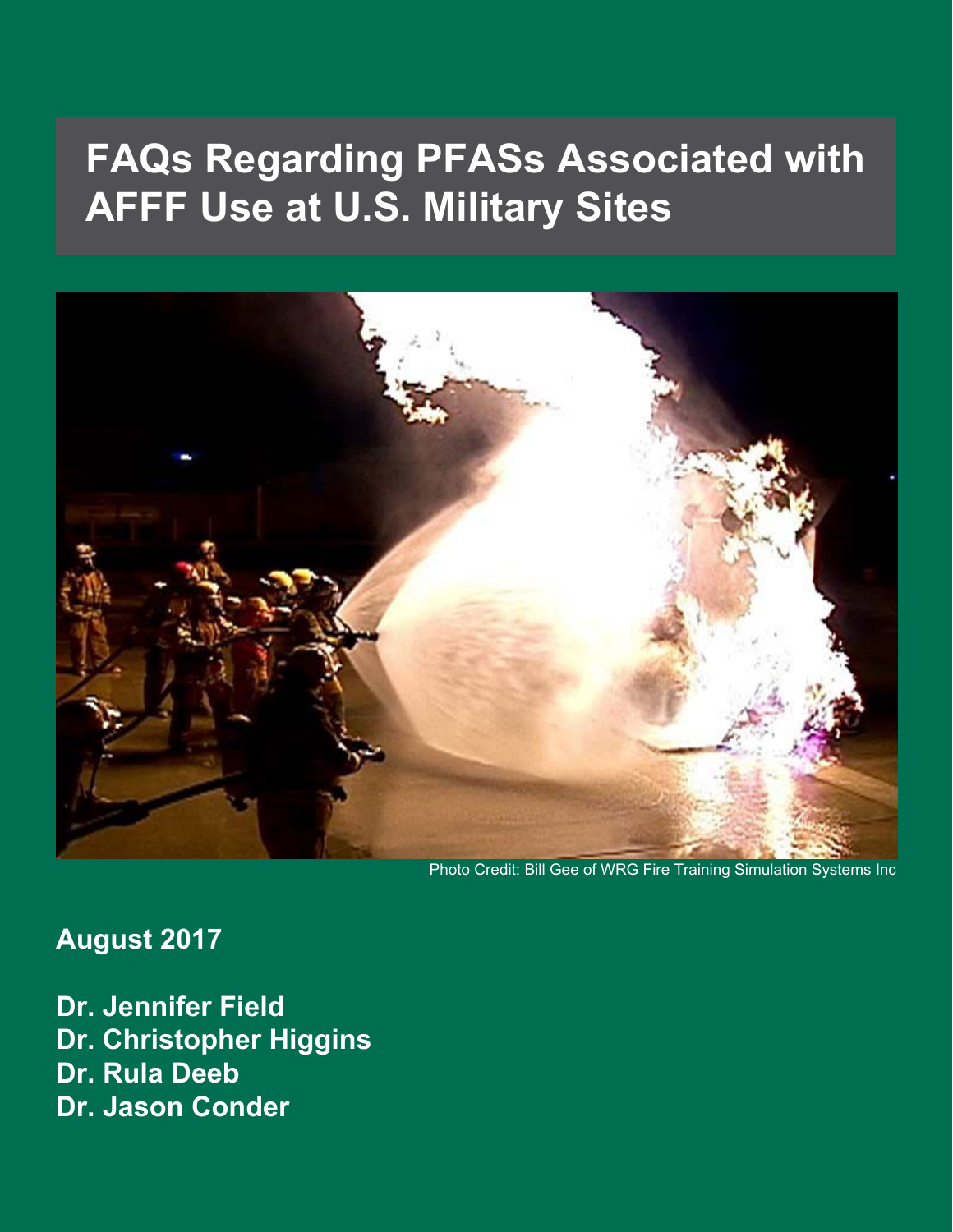August 2017



#### Developed for the Environmental Security Technology Certification Program (ESTCP)

By

Jennifer Field, Christopher Higgins, Rula Deeb, and Jason Conder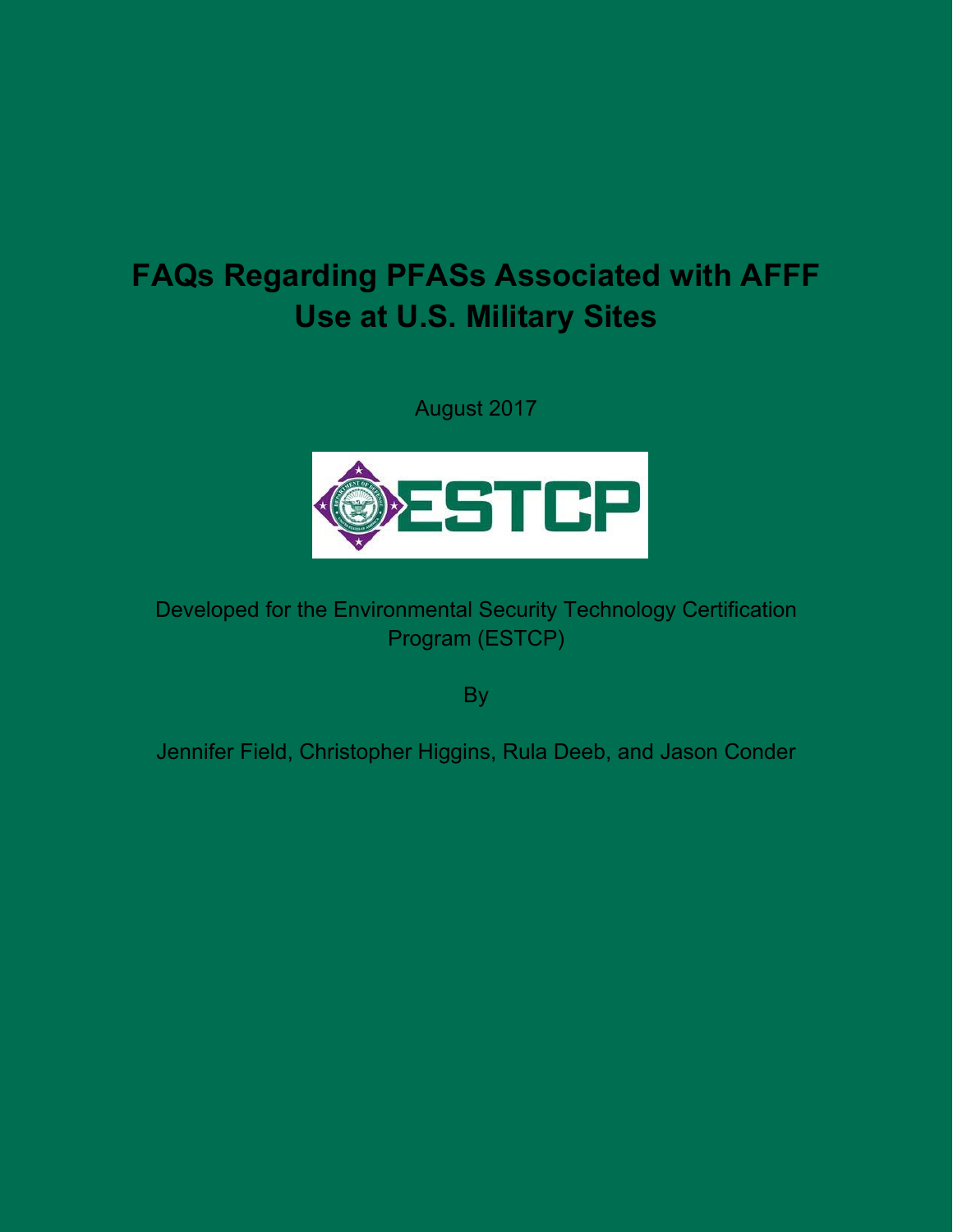

#### **TABLE OF CONTENTS**

| 6. What characterization and remedial tools are available/effective for PFASs? 11 |  |
|-----------------------------------------------------------------------------------|--|
| 7. What are the human and ecological exposure pathways and health effects? 13     |  |
|                                                                                   |  |
|                                                                                   |  |
|                                                                                   |  |
|                                                                                   |  |
|                                                                                   |  |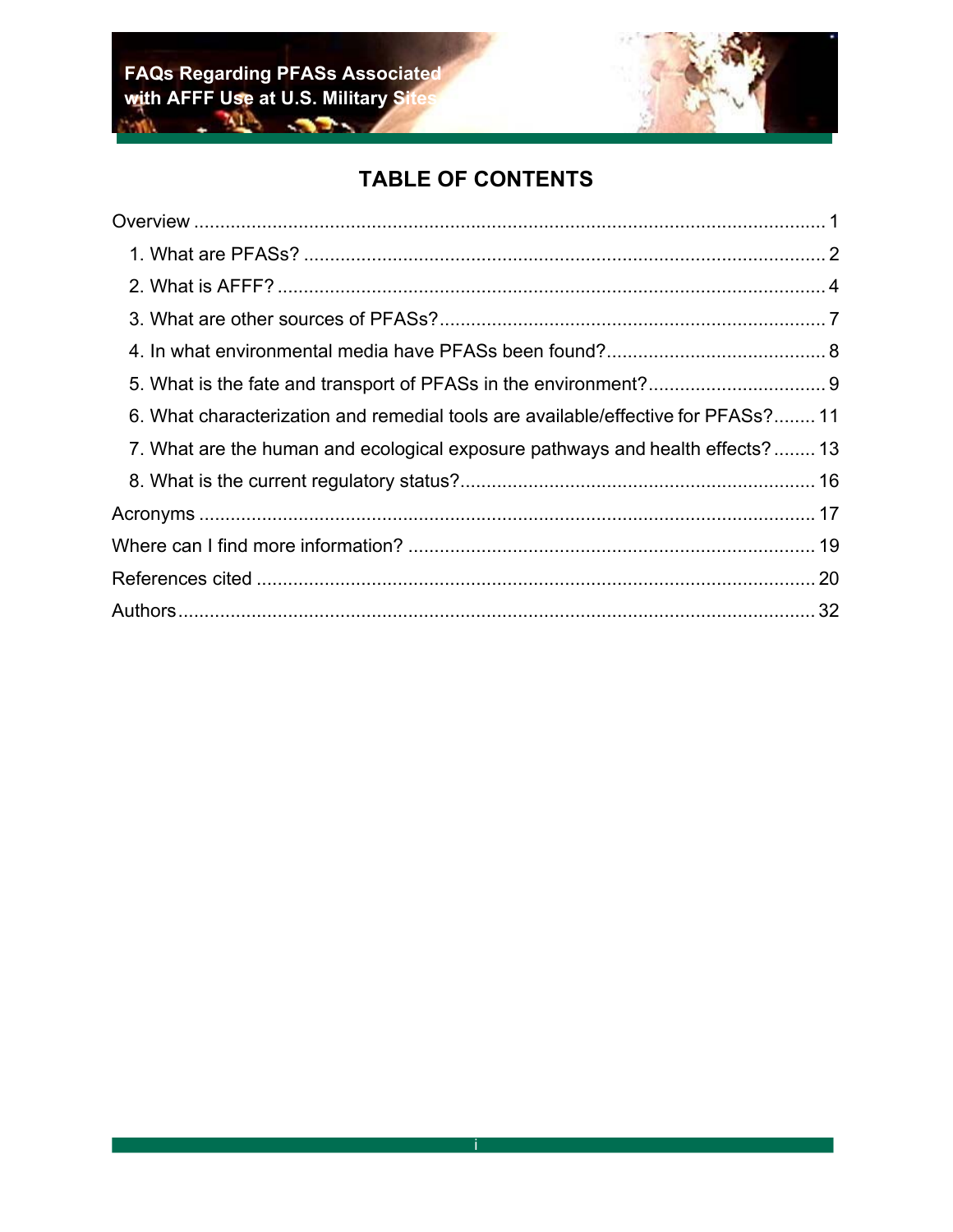**Contractor** 

#### **Overview**

This document was crafted to provide remedial project managers and other stakeholders with a concise summary on the state of knowledge regarding per- and polyfluoroalkyl substances (PFASs) as related to the use and release of aqueous film forming foams (AFFFs) at United States (U.S.) military sites. Eight frequently-asked questions (FAQ) are addressed in this document, which contains citations from the literature that provide more detailed information. The unique structural attributes of PFASs are described along with the use in AFFFs. To place AFFF use into context, other sources of human and environmental exposure to PFASs are provided. The environmental media in which PFASs are found and the factors that control PFASs fate and transport are described. An overview of the characterization and remedial tools that are currently available is provided, in addition to information on the pathways of human and ecological health effects and the current regulatory status of PFASs. A companion is listed, among other resources, at the end of this document that offers more detailed information. This document is not intended for use as a guidance document, as individual branches of the military have issued guidance documents.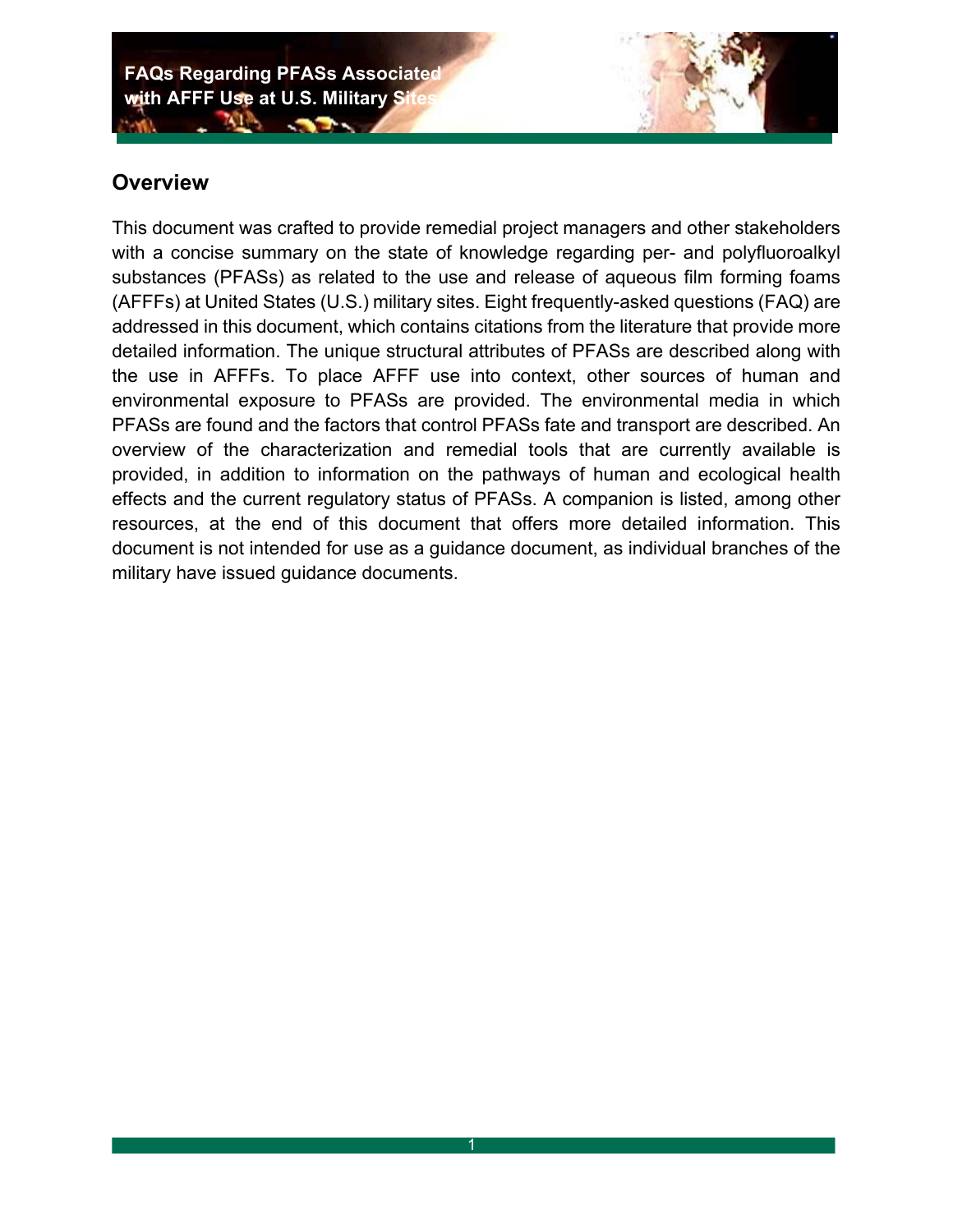

#### **1. What are PFASs?**

PFASs are manmade chemicals that are comprised of a carbon background containing many carbon-fluorine (C-F) bonds that impart oil and water repellency.

Perfluorinated chemicals (e.g., perfluorooctane sulfonate or PFOS) are not biodegraded in the environment and are not easily broken down by acid, bases, heat, or oxidants due to strong C-F bonds. Perfluorinated chemicals are those in which all the hydrogens on the carbons are replaced by fluorine. The term 'polyfluorinated' applies to chemicals in which not all the hydrogens on the carbons of the molecule are replaced by fluorine. When referring to mixtures of perfluorinated and polyfluorinated chemicals, it is more correct to use the term per- and



polyfluoroalkyl substances or PFASs.1 Highly fluorinated perfluorinated and polyfluorinated substances are unique in that they possess many C-F bonds, which are the strongest bonds in nature. Molecules that have many C-F groups together along a carbon backbone have unique oil- and water-repelling properties, which are useful in several applications.<sup>1-3</sup> However, other properties of the chemicals are less predictable in terms of their behavior in the environment and in the laboratory. The term 'perfluorinated' is applied to a special subset of chemicals in which all of the hydrogens on all the carbon atoms of the molecule are replaced by fluorine.<sup>1</sup>

Many remedial project managers (RPMs) are now familiar with perfluoroalkyl carboxylates (PFCAs), which includes perfluorooctanoate (PFOA), and perfluoroalkyl sulfonates (PFSAs), a class that includes PFOS. In the case of PFCAs and PFSAs, the anionic head groups are negatively charged at environmental pHs (4-9), which render the molecules soluble in water with very low vapor pressures.<sup>2</sup> The result is that PFCAs and PFSAs are not removed from water by air stripping and are readily transported through porous media.4 The PFCAs and PFSAs classes are comprised of homologous series with chain lengths that range from a minimum of C2 up to C10 and higher.<sup>5-7</sup> The shorter the chain length, the more water soluble the PFASs and, thus, the more difficult to remove from water by granular activated carbon  $(GAC)<sup>8</sup>$  In addition to anionic PFASs, there are cationic, zwitterionic, and neutral PFASs (e.g., fluorotelomer alcohols and perfluorosulfonamido ethanols).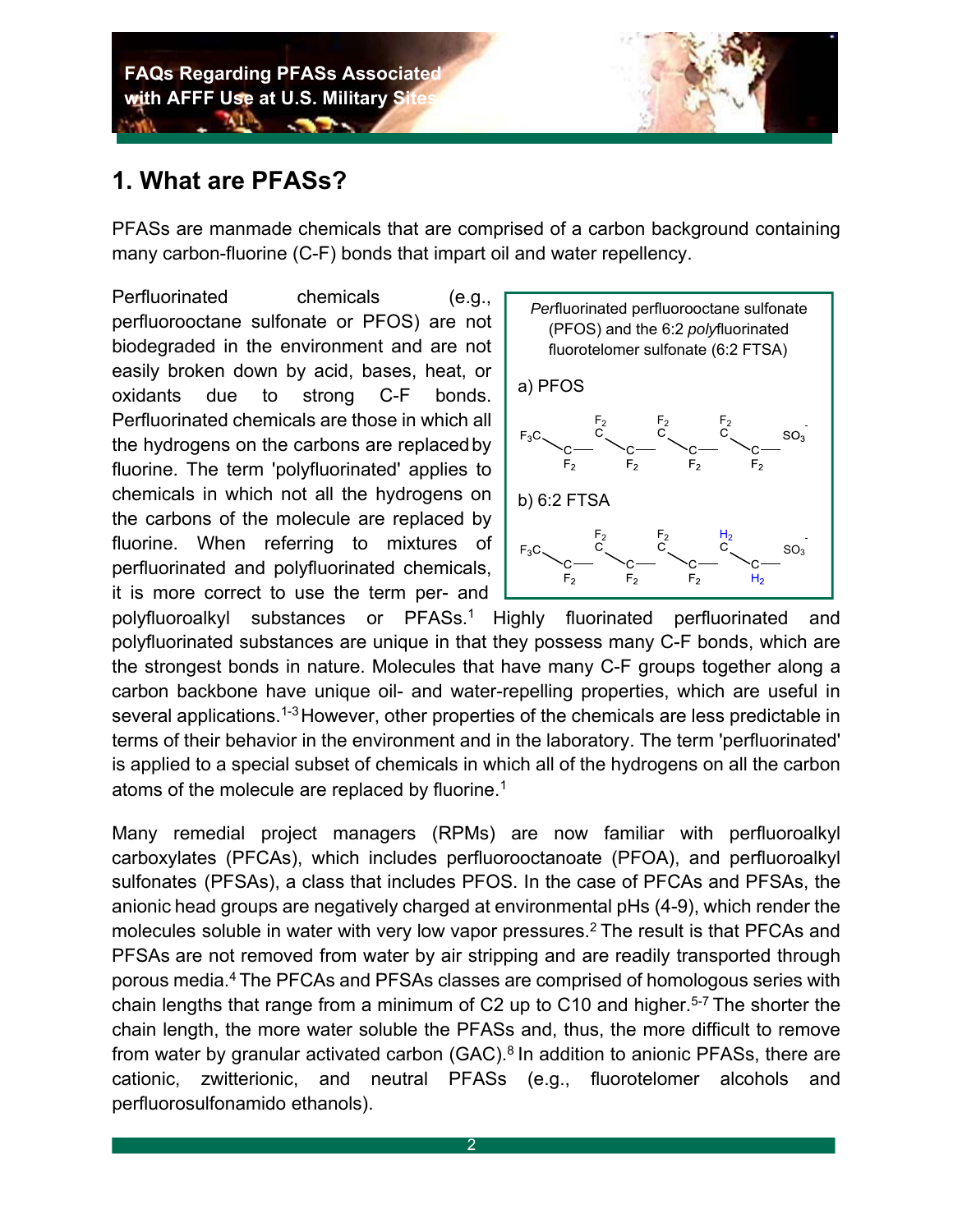

Because ionic PFASs (e.g., PFOS) are not volatile, they cannot be detected by conventional gas chromatography mass spectrometry (GC-MS). Therefore, anionic PFASs were not detected by GC-MS when groundwater at military sites was initially screened for priority pollutants, such as fuels and chlorinated solvents. It was not until the development of liquid chromatography-tandem mass spectrometry (LC-MS/MS) that chemists had the analytical capability to detect and quantify PFASs. Furthermore, it is only within the last 10 years that high quality analytical standards have become available.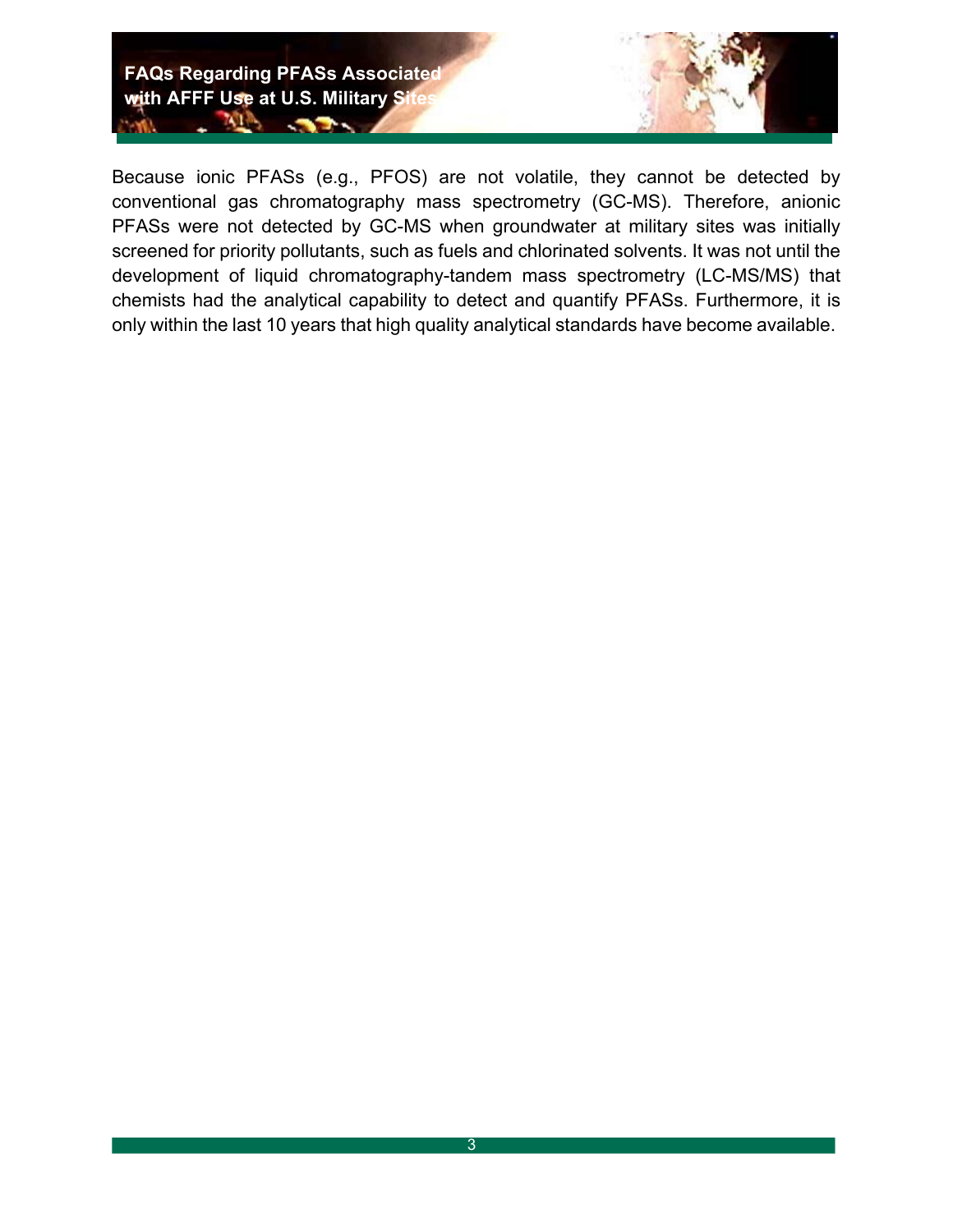#### **2. What is AFFF?**

AFFFs are proprietary mixtures that are used to extinguish fuel-based fires. Of the U.S. AFFF market, the military uses 75%, while municipal airports, refineries, fuel tank farms, and other industries use the remaining  $25\%$ .<sup>9,10</sup> Non-military sectors that use AFFF are often "fence line" neighbors to military sites because military and civilian airports are often co-located with oil refineries and fuel storage tank farms. The first AFFFs were created in the 1960s by 3M, and 3M was the sole supplier from the mid-1960s until 1973.<sup>11,12</sup> From 1973 onward, fluorotelomer-based AFFF manufacturers created AFFFs that met the U.S. Military Specification criteria and were placed on the U.S. military qualified products list.<sup>7</sup> As a result, most entities probably received one or more types of AFFF from the 1960s through the early 1990s. 3M AFFF was removed from the qualified products list in 2010.



At present, only AFFFs made by manufacturers that historically incorporated polyfluoroalkyl substances into their formulations are on the qualified products list and are purchased and stockpiled for use on U.S. military bases. AFFFs are complex proprietary mixtures that contain hydrocarbon surfactants, solvents, and PFASs. The PFAS compositions of AFFFs made after 1989 by 3M and other manufacturers using

fluorotelomer-chemistry based AFFFs are known<sup>5-7</sup> and characterized by grams per liter (g/L) levels of PFASs. The commercial AFFFs are diluted to either 3% or 6% prior to their application. The composition of AFFFs prior to 1989 is not known because older AFFFs are no longer available. PFOS comprised the largest fraction of PFASs while PFCAs

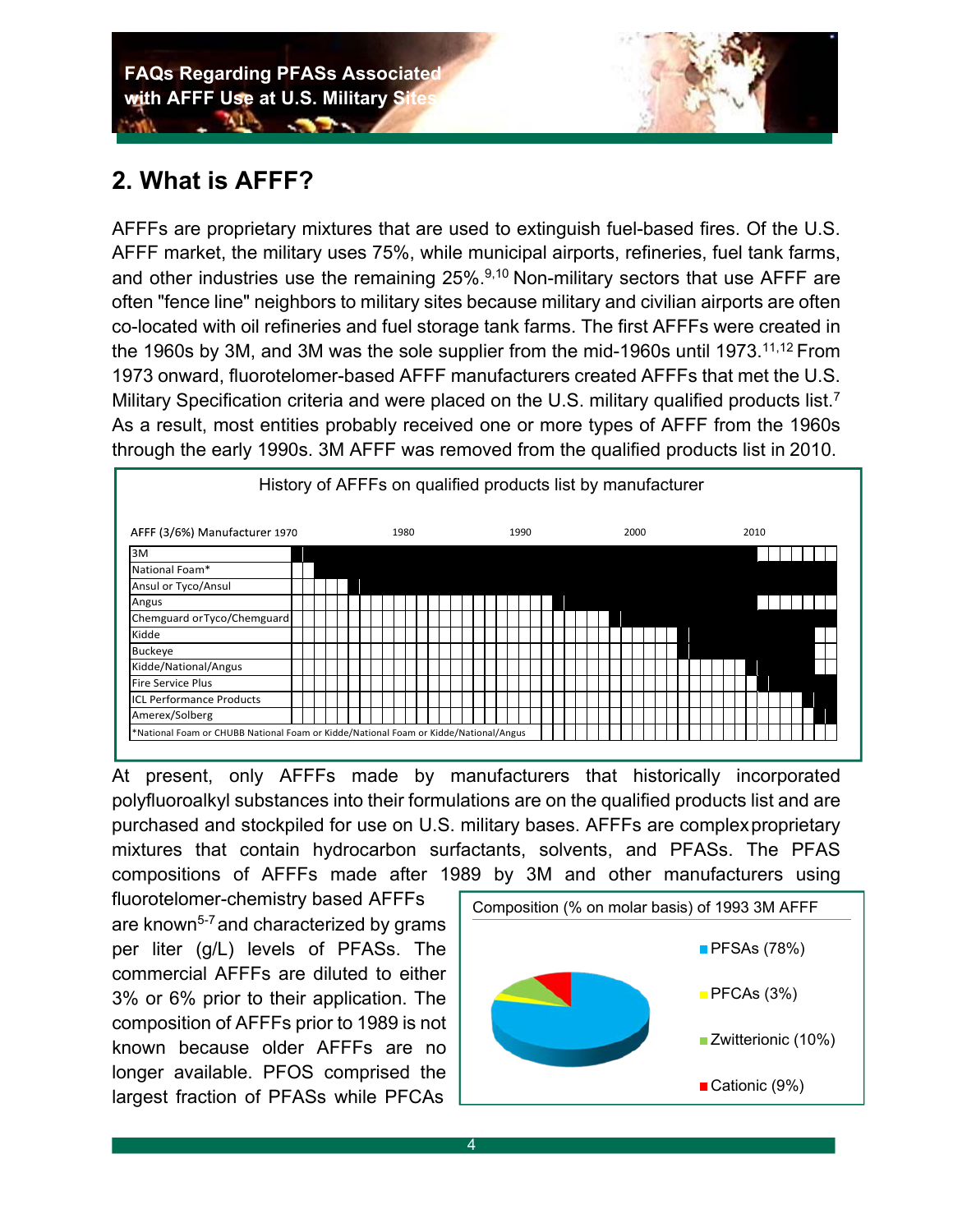**All Service** 

comprise approximately 3% of the PFASs in 3M AFFF.<sup>5</sup> The PFOA concentrations in 3M AFFF made on or after 1989 are approximately 1/100th of that of PFOS. Concentrations in groundwater that are equivalent to or that exceed those of PFOS cannot yet be explained by 3M AFFF compositions dating back to 1989. The PFAS composition of AFFFs made by 3M prior to 1989 may be different from those made on or after 1989.<sup>5</sup> Fluorotelomer-based AFFFs have been on the qualified products list since 1973.11,12 The polyfluorinated forms possess two carbons located between the fully fluorinated portion of the carbon chain and the polar head group, which is characteristic of fluorotelomerderived chemicals.2 Many of the polyfluorinated precursors in fluorotelomer-based AFFFs possess a sulfur atom.<sup>7,13-15</sup> Polyfluorinated fluorotelomer thioamido sulfonate (FtTAoS)

precusors in Ansul AFFF are aerobically biodegraded to fluorotelomer sulfonates (FTSAs) and persistent PFCAs.<sup>16,17</sup> FTSAs biotransform under aerobic conditions to PFCAs,<sup>18</sup> but do not biotransform under anaerobic conditions.19 To date, there are no reported anaerobic transformation pathways for FtTAoS or FTSAs. Other than for the



FtTAoS precursors in Ansul AFFF, little is known about the transformation of the polyfluorinated forms in fluorotelomer-based AFFFs. Moreover, fluorotelomer-based chemicals in some AFFFs are chemically oxidized to FTSAs.20 For example, Houtz et al. (2013) found additional unidentified polyfluorinated precursors in groundwater, soil, and sediment using the total oxidizable precursor (TOP) assay.<sup>21</sup> The TOP assay quantifies precursors in environmental media by quantifying the net increase in dead-end PFCAs after the sample is exposed to hydroxyl radicals.<sup>22</sup>

More recently, more than 40 classes of PFASs were identified in AFFF and AFFFimpacted groundwater, and many of them appear to be 3M-derived.<sup>15</sup> At present, the analytical capacity developed in academic laboratories to quantify these anionic, zwitterionic, and cationic newly-identified PFASs in groundwater, sediment, and soil is not available among commercial laboratories. In addition, the abiotic and biologicallymediated transformation pathways, transport characteristics, and toxicities of the newlyidentified PFASs have not yet been determined. There is only a single report of the semivolatile fluorotelomer alcohols (FTOHs) in AFFF formulations.<sup>23</sup> The FTOHs are likely present as by-products along with FTSAs and PFCAs formed during the synthesis of the telomer-based precursors.

The U.S. military uses AFFF during firefighter training and during emergencies (e.g., aircraft crashes) $24$  and it is also deployed in automated fire suppression systems in hangars. In the case of equipment testing, various practices were used by the U.S. Navy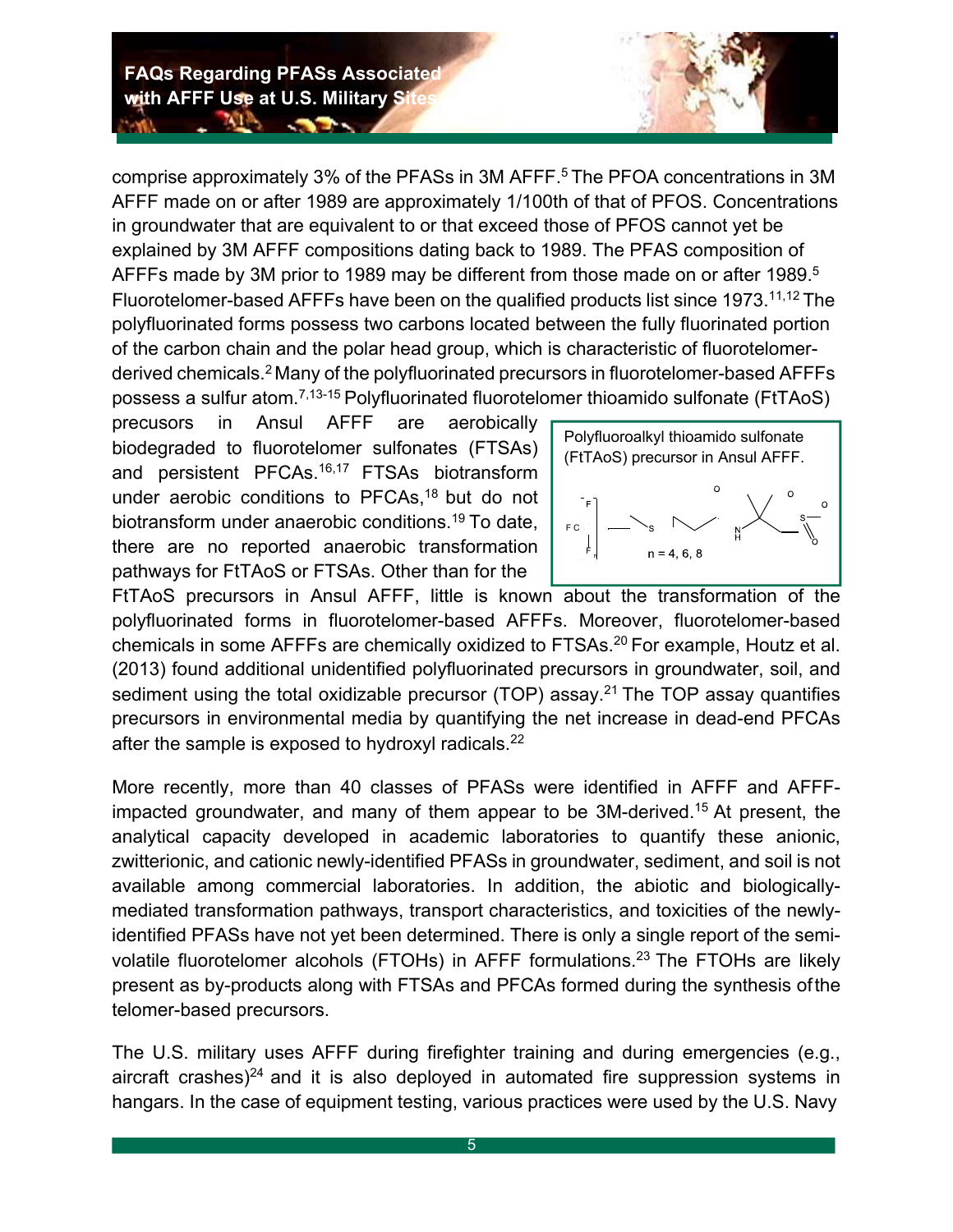

and the U.S. Air Force. For example, capacity tests and time-and-distance calibrations were conducted routinely, and in the past, resulted in the discharge of relatively large volumes of AFFF. In the case of personnel training, relatively smaller volumes of AFFF were discharged in any single event, but typically occurred at the same location over a period of many years. While fire-training activities occurred with actual fuel-based fires in unlined areas up until the mid-1990s, modern firefighter training areas are engineered facilities that typically use natural gas as a fuel source, thereby eliminating the need to train with AFFF. Importantly, the Department of Defense has recently instituted numerous policies designed to limit or eliminate all incidental discharge of AFFF.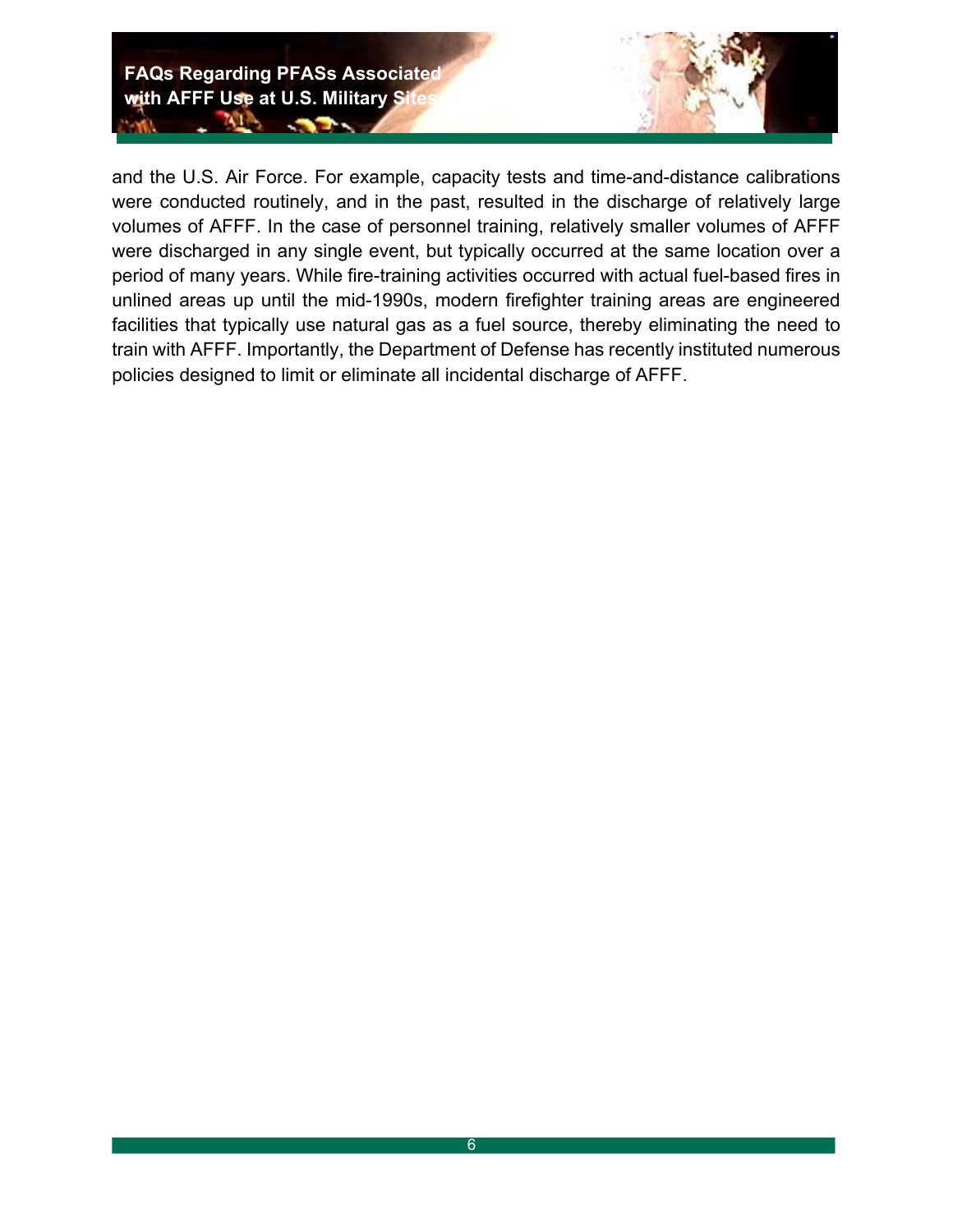

#### **3. What are other sources of PFASs?**

**CONTRACTOR** 

There is extensive literature documenting the occurrence of PFASs in environmental media and biota, including humans. Many reviews on the general topic of PFAS sources and occurrences exist.4,25-31 Recent work indicates that for adults *not* near a point source, food is the primary route exposure, followed by drinking water, and then indoor dust.  $31,32$ PFASs are found in cereals, fish, juice, milk, olive oil, and meat<sup>33</sup> as well as in prepared foods.34 For fetuses and infants, primary exposure routes include transmission by cord blood and breast milk, respectively.32,35,36 For humans near a point source, drinking water is an important route of exposure,  $31,37$  including for short chain PFASs.  $38-40$  Humans are exposed to gas-phase PFASs through the inhalation of volatile FTOHs and perfluoroalkyl sulfonamidoethanols that are then transformed to PFCAs.<sup>41-43</sup> Papers and textiles associated with consumer goods also serve as sources of human exposure to PFASs.<sup>44</sup> Non-volatile PFASs associated with papers and textiles on consumer goods can be ingested in the form of particles, such as dust.<sup>45-49</sup> The association of PFASs with food packaging, $50-52$  carpets, $53,54$  and carpet treatments<sup>55</sup> is now well documented. Occupational exposure at chemical manufacturing sites that produce PFOA, 56,57 PFSAs, 58 and precursors of PFOS (such as perfluoroctane sulfonyl fluoride) $59$  is well- documented. Professional ski waxers<sup>41</sup> and firefighters are also occupationally exposed to PFASs. $60-63$ 

Environmental emissions include those from manufacturing sites such as air (stack) emissions<sup>64-66</sup> and effluents that impact drinking water.<sup>64,67-70</sup> Industrial waste-impacted sites are sources of PFASs-contaminated drinking water. $31,71$  Additional examples of manufacturing include perfluorononanoic acid (PFNA) and PFOA-contaminated sites associated with the manufacture of plastics/polymers.<sup>2,3</sup> Chromium electroplating wastes were also identified by the U.S. Environmental Protection Agency (USEPA) as sources of PFASs.72 Landfill leachates are second only to AFFF-impacted groundwater in the number and concentration of PFASs detected.<sup>73-77</sup> Landfills are sources of volatile FTOHs to the atmosphere<sup>78</sup> and refugee emissions from landfills can impact groundwater.<sup>4</sup> Effluents from lined landfills are exported to municipal wastewater treatment plants,  $74$  but municipal wastewater effluent and biosolids are sources of PFASs that impact water supplies and enter the food supply due to uptake by crops.  $79-87$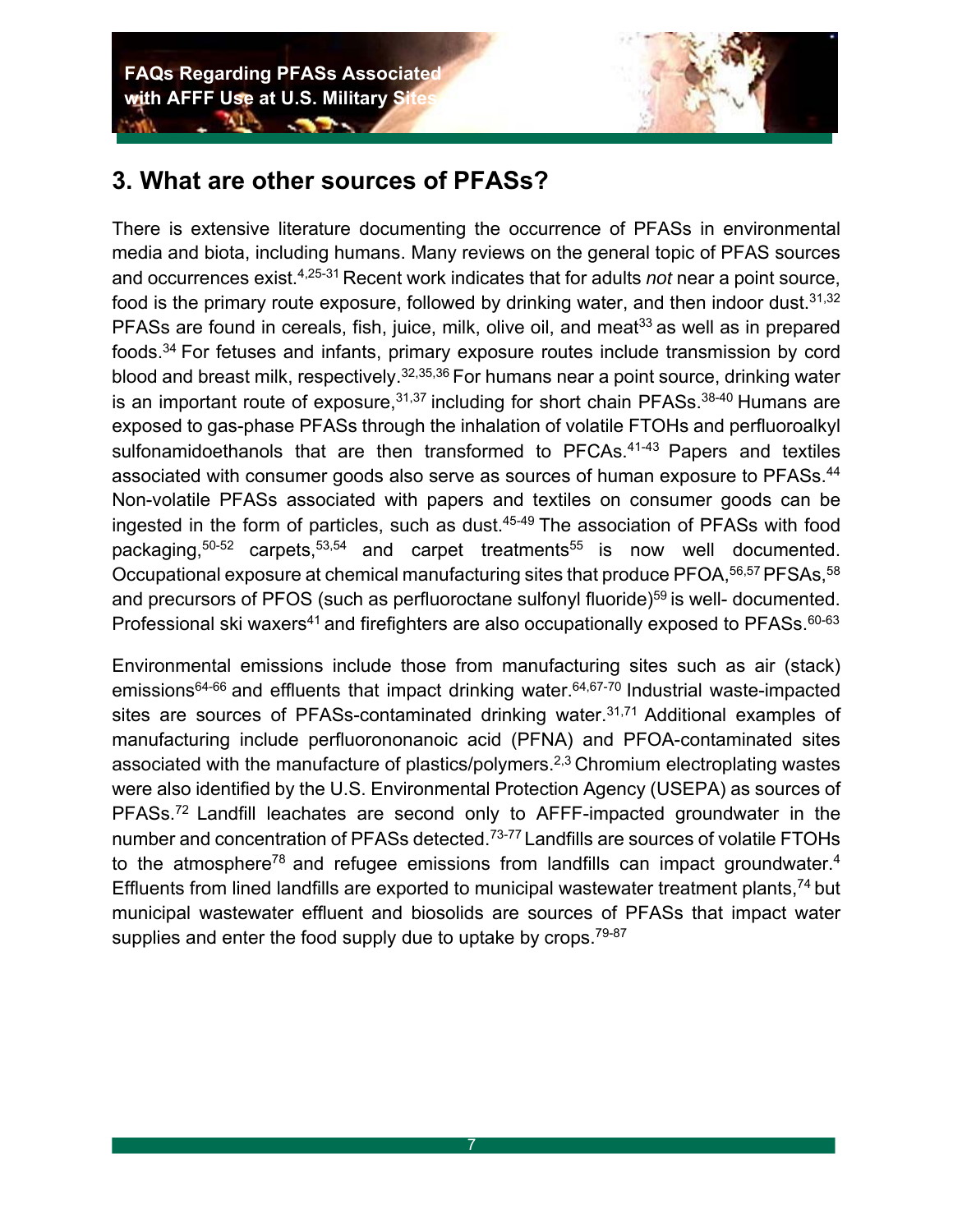#### **4. In what environmental media have PFASs been found?**

Within the context of AFFF-impacted sites, most concerns about PFASs arise due to the contamination of groundwater that may be used as drinking water. Though many site investigations are ongoing, many classes of PFASs are observed in groundwater at essentially every AFFF-impacted site investigated to date.<sup>5,88,89</sup> Importantly, while PFCAs and PFSAs are always present, with PFOA and PFOS often at levels up to 1,000-10,000 times above the health advisory levels, these classes of PFASs are not always the most abundant.<sup>90</sup> Soils and sediments at AFFF-impacted sites can also have considerable levels (up to 10,000 to 100,000 micrograms per kilogram [µg/kg] of PFOS), and this is not restricted to fire training areas.  $24,89$  Ongoing research is evaluating the relative mass of PFASs associated with soils and sediments. Evidence to date indicates considerable PFASs may remain in soils and sediments near source zones. While some PFASs can be found in soils at even remote locations, presumably due to atmospheric deposition, the levels in these soils are generally less than 1 to 2  $\mu$ g/kg,<sup>91,92</sup> well below the levels observed at AFFF-impacted sites.<sup>89</sup> Finally, in addition to soil, sediment, and groundwater, if an AFFF-impacted site drains to adjacent surface water bodies, sampling of surface waters, aquatic sediments, and even biota (e.g., fish) at these sites may be appropriate due to the bioaccumulative nature of some PFASs such as PFOS. For example, levels of PFOS in fish prompted Michigan to issue a fish consumption advisory.93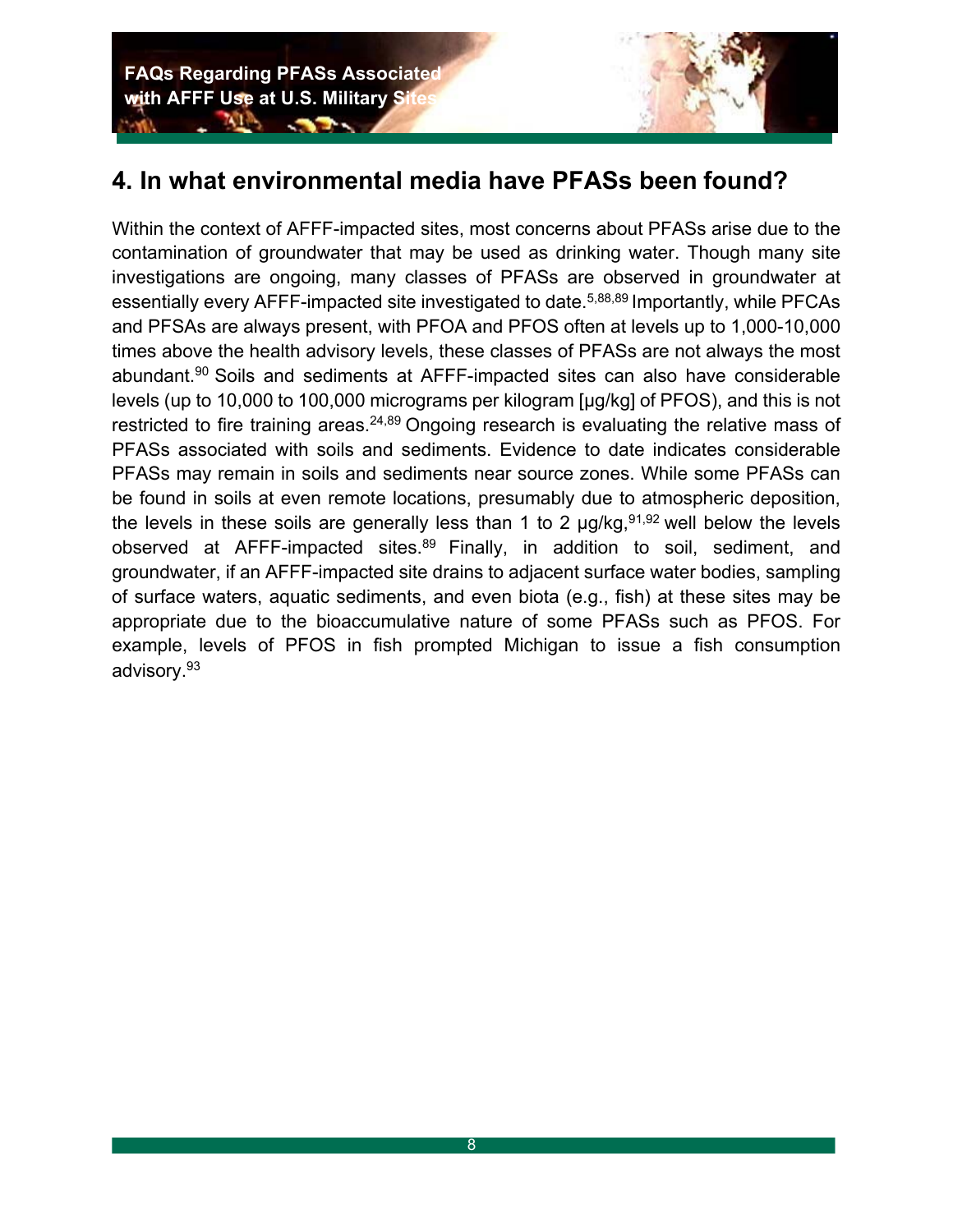### **5. What is the fate and transport of PFASs in the environment?**

The most important distinction with respect to the environmental fate and transport of PFASs is the differences between *poly*fluorinated (e.g., FtTAoS) and *per*fluorinated substances (e.g., PFCAs and PFSAs). Importantly, there is considerable evidence to indicate that many polyfluorinated PFASs can be transformed, either biologically or abiotically, to other polyfluorinated chemicals, with the potential for ultimate formation of PFCAs and PFSAs.<sup>16,17</sup> To date, these transformation studies have focused on fluorotelomer-derived polyfluorinated substances present in AFFF. However, electrochemical fluorination (ECF)-derived polyfluorinated substances are present in AFFF, 5,6,15 and parallel research on ECF-derived polyfluorinated substances in consumer products indicates these compounds can also be transformed to PFSAs, including PFOS or perfluorohexane sulfonate  $(PFHxS)$ .<sup>94</sup> Once transformed to the stable end-products PFCAs and PFSAs, there is very little evidence to indicate any further biological transformation is possible. The one exception is some evidence indicating the capacity of some fungal enzymes to slowly transform PFCAs.<sup>95</sup> Therefore, PFCAs and PFSAs should generally be considered terminal transformation products of polyfluorinated substances in 3M and fluorotelomer-derived AFFF, though significant levels of PFSAs (and some PFCAs) were also present in 3M AFFF.5

Regarding transport, much more data are available for PFCAs and PFSAs than for other PFASs. These organic anions (at all relevant environmental pH values) are relatively mobile, and most evidence indicates they tend to associate with the organic carbon fraction of a soil or sediment.  $96,97$  For this reason, when sufficient organic carbon is present, organic carbon-normalized distribution coefficients (i.e., Koc values) are useful parameters for evaluating transport potential. However, sorption of PFCAs and PFSAs is

also impacted by solution chemistry, with decreased pH and increased levels of polyvalent cations (i.e.,  $Ca^{2+}$ ) leading to increased sorption and retardation.96 Among the PFSAs and PFCAs, sorption and retardation generally increases with increasing length of the perfluoroalkyl tail,  $96,97$  indicating that the shorter-chain PFSAs (e.g., perfluorohexane sulfonates or PFHxS) and PFCAs (e.g., perfluorohexanoate [PFHxA]) would travel

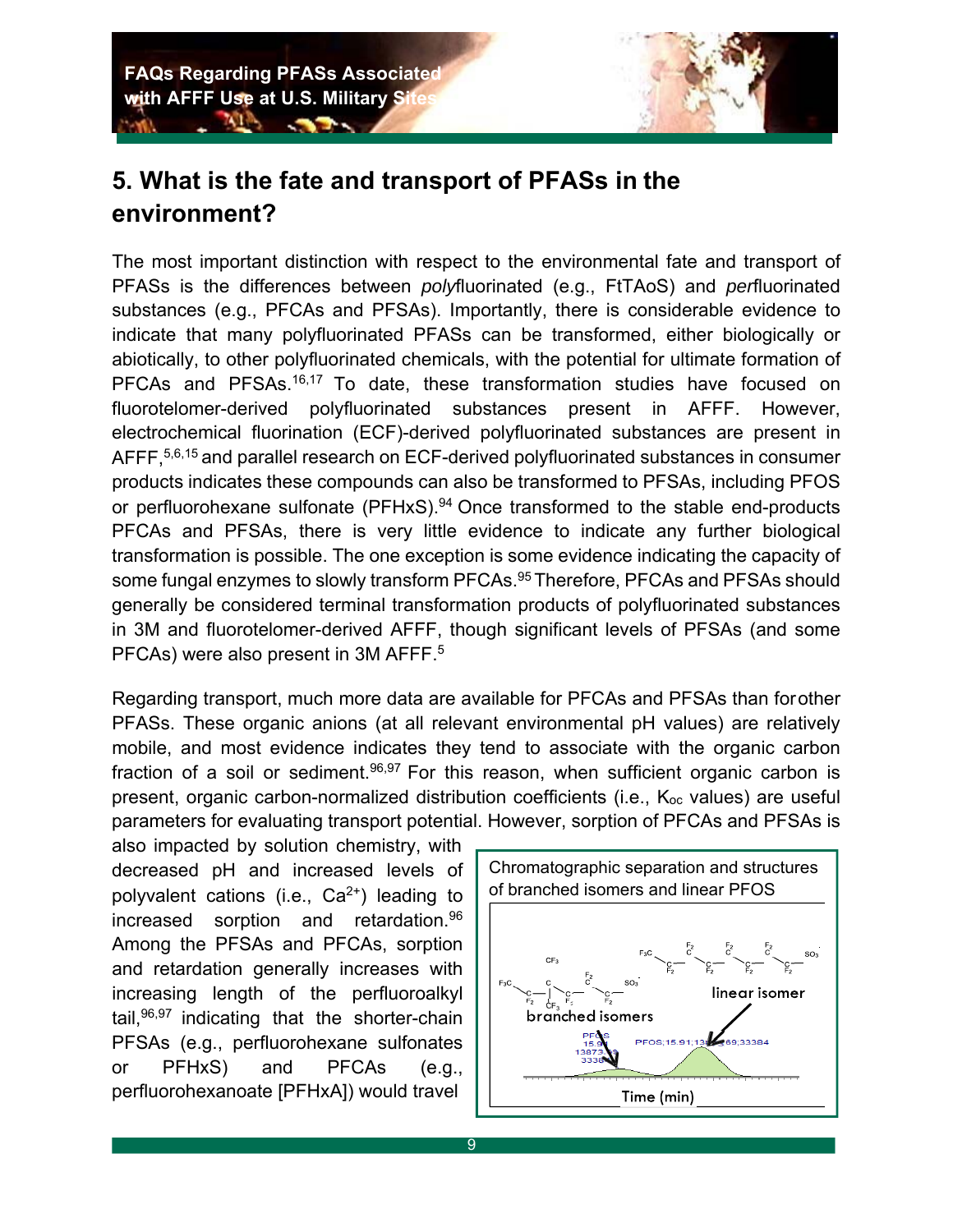

faster than their longer-chain counterparts (PFOS and PFOA, respectively). The PFSAs also tend to sorb more strongly than the PFCAs of equal chain length (e.g.,  $K_d$  (PFOS) >  $K_d$  $(PPNA)$ ).<sup>96</sup> In addition, linear PFOS gave greater  $K_{\text{oc}}$  values than did branched PFOS.<sup>98</sup> Based on their relative retention on analytical columns during chemical analysis, one might also expect branched isomers of PFASs to sorb less strongly to environmental solids than their linear counterparts. Finally, some PFCAs/PFSAs may associate with non-aqueous phase liquids (NAPLs), $97,99$  and any alterations in subsurface conditions, such as those brought about by remedial activities, has the potential to impact PFCAs/PFSAs transport.<sup>100</sup> Unfortunately, the transport of other anionic, cationic, and zwitterionic PFASs in AFFF is less studied. The transport of cationic PFASs will be retarded by negatively-charged soils and aquifer matrix constituents, potentially resulting in significantly elevated soil concentrations in or near source zones. In contrast, the behavior of zwitterionic PFASs may be more difficult to predict.<sup>89,101</sup>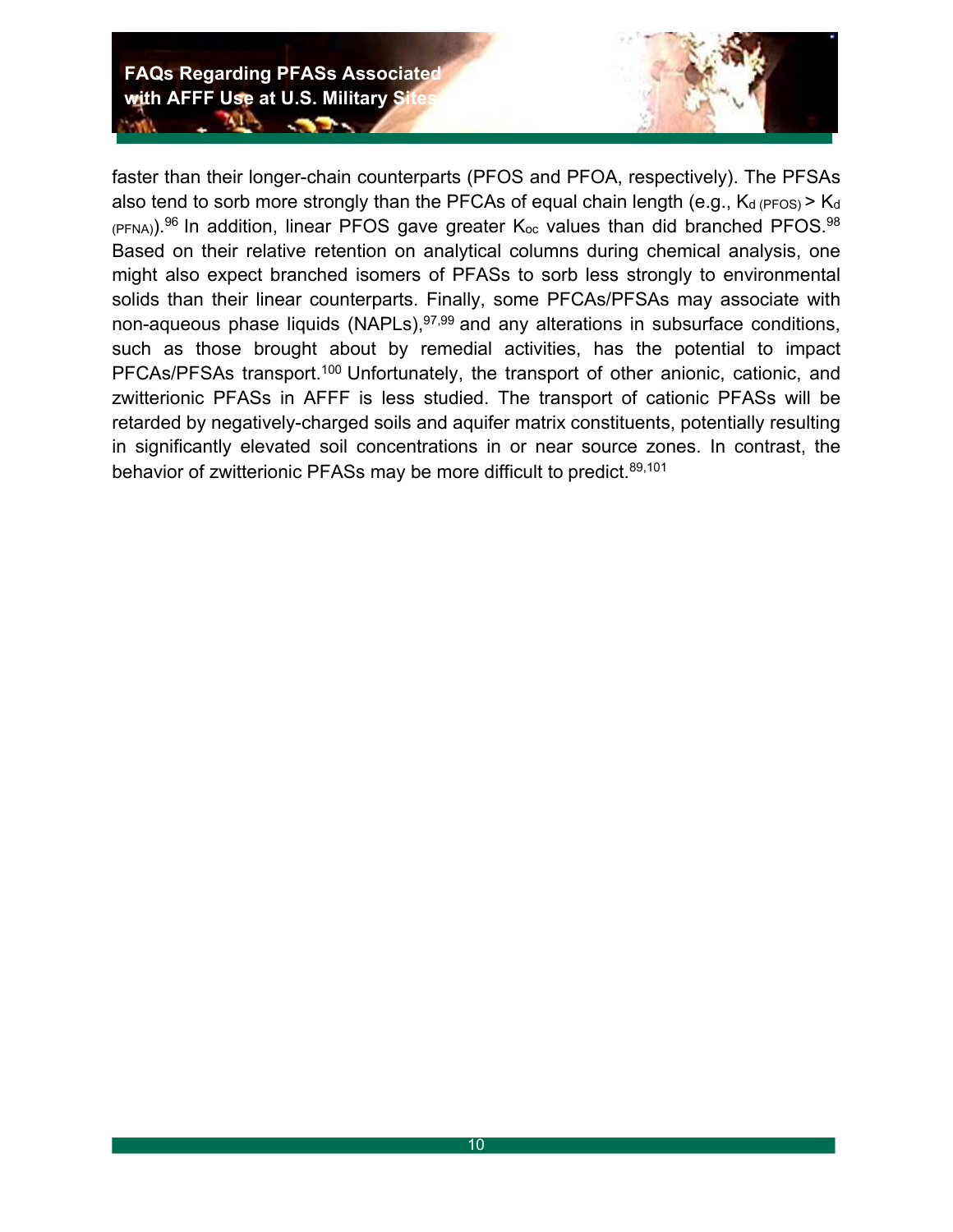

### **6. What characterization and remedial tools are available/effective for PFASs?**

The industry has begun to develop tools to better characterize PFASs. Analytical results from commercial laboratories provide a partial picture of PFAS contamination. Commercial laboratories typically use LC-MS/MS to quantify a suite of approximately 12 to 16 different PFASs. The TOP assay $21,22$  provides a practical way to quantify precursors without needing to identify and quantify each type of precursor using LC-MS/MS or other advanced mass spectrometric methods such as quadrupole time of flight (QTOF MS). Precusors quantified by the TOP assay indicate the magnitude of the potential "hidden" long-term source of PFCAs and PFSAs at a site. A high dose of hydrogen peroxide or other hydroxyl radical-based oxidant is added to a sample under basic (high pH) conditions. After sufficient time for precursors to react, dead-end PFCAs are quantified using LC-MS/MS.22 A few commercial laboratories have also developed specialized analytical methods to directly measure precursors, such as FTSAs. Fingerprinting PFASs contamination by LC-MS/MS and QTOF-MS is likely to provide input into conceptual site models (e.g., differentiate between multiple potential sources of PFASs, evaluate precursor biodegradation and persistence).

Field screening tools for PFASs may provide cost and schedule advantages. Current laboratory analytical methods are priced per sample and the cost depends on type of service with a standard turnaround time of one to two weeks. Given the need for more information when drilling at field sites, a mobile field screening unit is under development that is capable of measuring PFOS and PFOA at micrograms per liter (µg/L) levels. Sensor-based technologies are also under development,  $102$  as well as inexpensive highthroughput screening tools such as particle-induced gamma emission (PIGE), which quantifies total fluorine on surfaces $52,103$  and is being modified for quantifying total fluorine in groundwater. A method for non-targeted analysis of PFASs using nuclear magnetic resonance is also under development and is expected to be field-portable.

Because many AFFF-impacted sites have little or no existing monitoring wells and the extent of contamination is largely unknown, PFAS-impacted sites also provide an opportunity to apply lessons learned from decades of site characterization at chlorinated solvent sites, using techniques such as vertical aquifer sampling, hydraulic profiling, and other high-resolution methods to pinpoint (rather than average) contaminant concentrations in different subsurface lithological units.

Treatment of PFASs is challenging and costly due to the stability of PFOS and the complexity of PFASs. Current remediation for PFASs typically relies on a combination of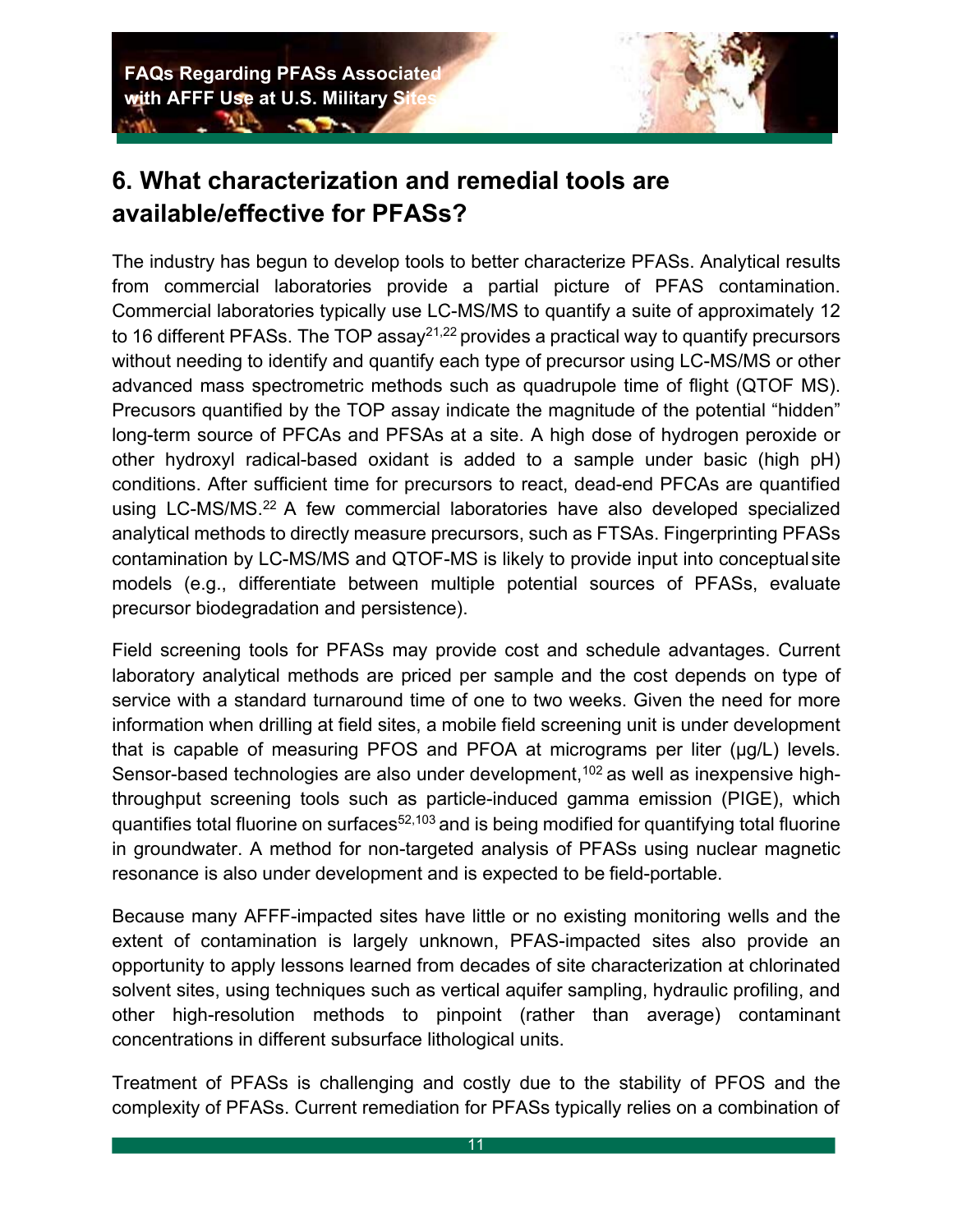different management approaches. Soils and sediments can be excavated and treated if needed, followed by off-site disposal or reuse. Several commercial products (e.g., RemBind+<sup>™</sup>, MatCARE<sup>™</sup>) mix clay and activated carbon with other reagents to stabilize soils and reduce short-term leaching of PFOA and PFOS. The performance of these technologies has not been characterized for other PFASs, such as fluorotelomer sulfonates. Treatment technologies include soil washing and incineration. For groundwater and surface water, ex situ technologies are typically employed. Most fullscale PFAS treatment systems use GAC or ion exchange. Bed life can be limited by the presence of shorter-chained PFASs that break through sooner than longer-chained heavier PFASs.<sup>8</sup> Perfluorobutanoate (PFBA) and PFOA are among the PFASs that been observed to break through GAC most rapidly during column studies. Research into alternative sorbents is ongoing. Membrane treatment (e.g., reverse osmosis) is also effective for PFAS removal but can be more expensive.<sup>8</sup> Experimental methods such as sonochemical degradation, sub- or super-critical treatment, microwave-hydrothermal treatment, and non-thermal plasma treatment have also been proven effective in the laboratory.<sup>104</sup> Research is ongoing to develop and test effective in situ groundwater remediation technologies. In situ chemical oxidation is partially effective in degrading some PFASs.<sup>105</sup> Proof-of-concept studies have demonstrated that enzymes can degrade some PFCAs under aerobic conditions.<sup>95</sup>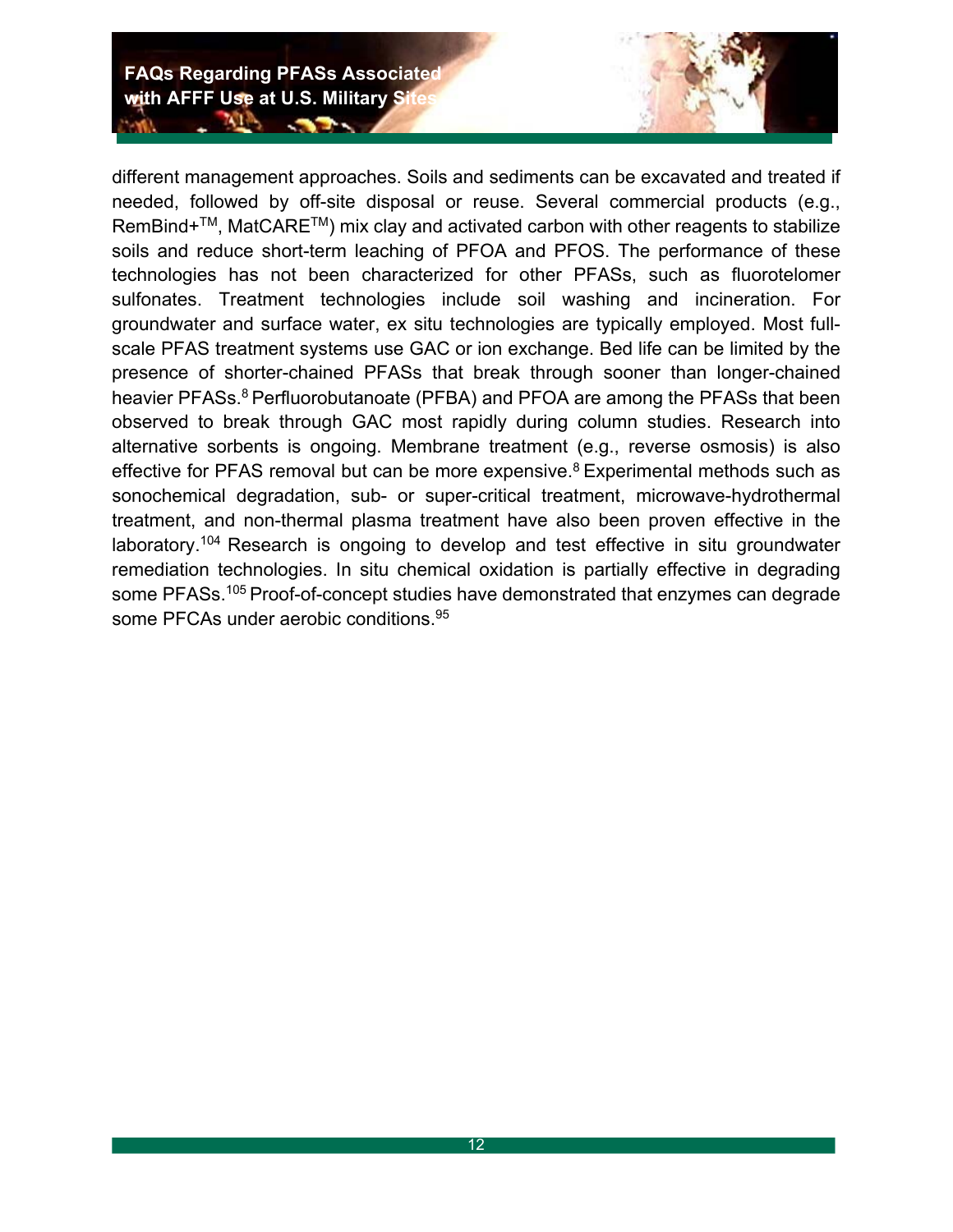#### **7. What are the human and ecological exposure pathways and health effects?**

Human and ecological exposures to PFASs can include any of the basic exposure pathways for chemicals in the environment. Exposure pathways that originate with PFASs in water, sediment, soil, dust, and gas (e.g., atmosphere, soil vapor) can including direct absorption across the skin or dermis, inhalation of volatile PFASs or PFASs bound to particulates, and direct ingestion.106,107 Because PFASs can accumulate in biological tissue and lead to biomagnification of PFASs within food webs,  $108$  consumption of animals and plants can also be an important exposure pathway.4,109

In terms of investigating sites contaminated with PFASs, risks associated with the following key exposure routes are usually the focus of most quantitative evaluations of human exposures:

- Direct ingestion of drinking water that is contaminated due to PFASs present in surface water or groundwater resources. This can be an important exposure pathway for both on-site and off-site receptors, as many PFASs are water soluble and can impact water resources several miles from the point of initial release.
- Incidental dietary ingestion of soil, dust, or sediment due to interaction with these media.
- Ingestion of food contaminated with PFASs. This can occur due to the accumulation of PFASs in plants (produce) grown on PFAS-contaminated soil or irrigated with PFAS-contaminated water. Some PFASs can also bioaccumulate in aquatic food webs and reach concentrations of concern in aquatic animals such as

fish or mussels that are consumed by humans. Because of their environmental mobility, this process can occur in aquatic ecosystems both onand off-site.

The following key exposure routes are the focus of most quantitative evaluations of ecological exposures:

• Direct ingestion of surface water by terrestrial vertebrate wildlife, and absorption of PFASs from surface water by aquatic animals such as fish, are important exposure pathways. Exposures can

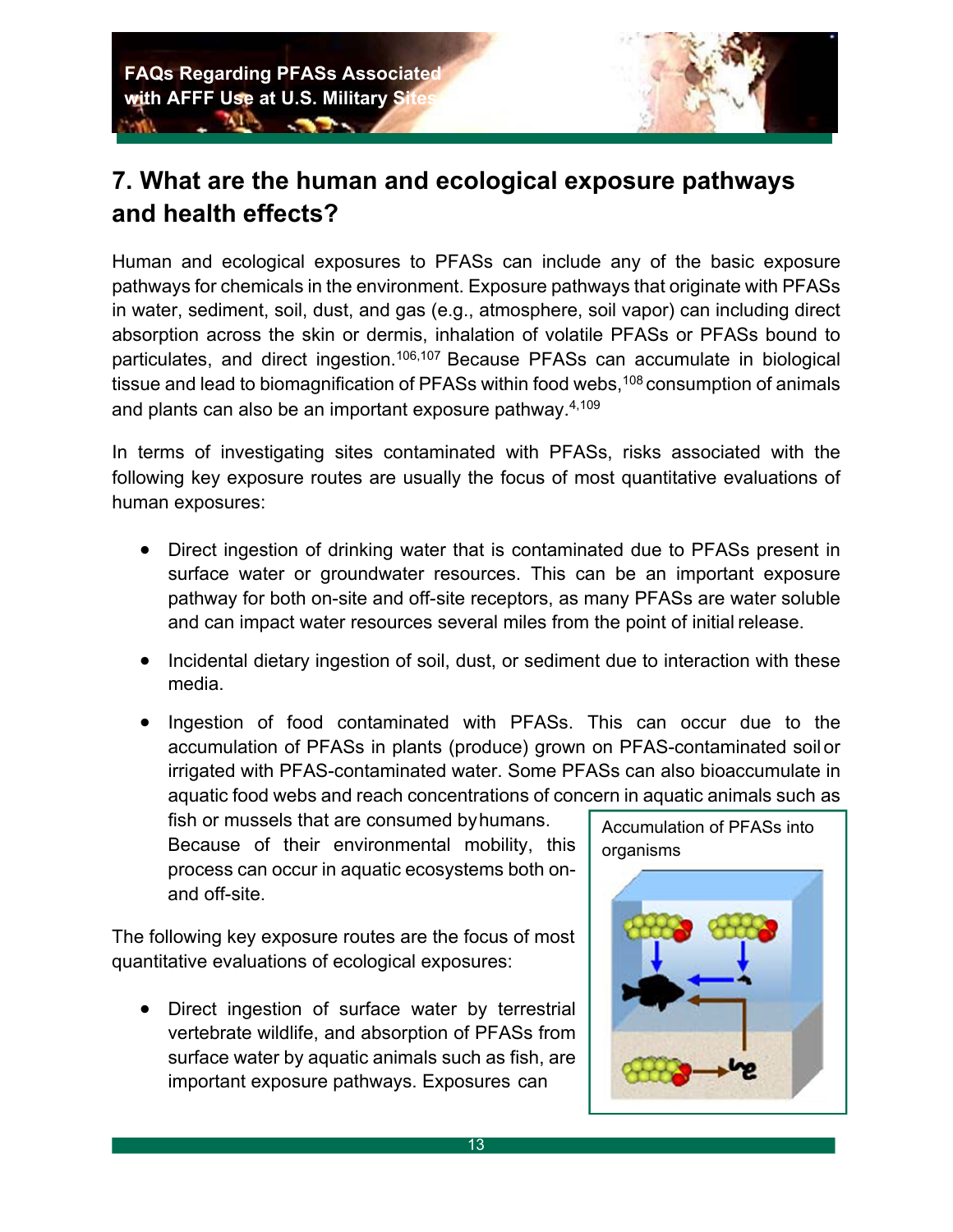**All Service** 



occur in surface waters on-site or off-site (downgradient surface water or groundwater emergence to surface water), as many PFASs are water-soluble and can impact water resources several miles from the point of initial release.

- Incidental dietary ingestion of soil and sediment is an exposure route for both terrestrial and aquatic vertebrate wildlife.
- Ingestion of food contaminated with PFASs is an exposure route for both terrestrial and aquatic vertebrate wildlife and fish that may consume lower trophic level organisms (e.g., plants, earthworms, aquatic invertebrates, etc.) living in PFAScontaminated soil, sediment, or water.

The health effects of PFASs are currently under study, with the most information available for PFOA and PFOS. PFOA and PFOS exhibit adverse effects in laboratory toxicity evaluations with mammals and birds, with developmental and reproductive effects being particularly sensitive endpoints.109-111 PFOS and PFOA may exhibit immunotoxic potential,<sup>112</sup> and carcinogenicity potential is considered as "suggestive" for both PFOA and PFOS by the USEPA and "possibly" for PFOA by the International Agency for Research on Cancer.<sup>110,111</sup> Based on the USEPA's analysis of PFOA, current information indicate non-cancer effects occur at lower exposures than cancer effects. Non-cancer human health reference toxicity values for PFOA and PFOS are available, <sup>110, 111, 113, 114</sup> and these values are being used in risk assessments to evaluate human health risks from PFOS and PFOA due to drinking water consumptions and other exposures. Additionally, at sufficient levels, ecotoxicological effects of PFOA and PFOS on aquatic and terrestrial animals (including fish and invertebrates) as well as plants have been documented.<sup>109,115</sup>

There are few risk-based environmental criteria or standards for evaluating the potential health risks to human and ecological receptors. Several state agencies in the U.S. and the USEPA have calculated risk-based criteria for PFOA, PFOS, and a few other perfluoroalkyl acids. These criteria focus on direct human health exposures to soil or drinking water. Risk-based criteria associated with human exposures via other potentiallyimportant exposures, such as levels of PFASs in water used to irrigate food crops or levels of PFASs in surface water or aquatic sediment that may result in unacceptable bioaccumulation in fish (e.g., recreational or subsistence fishers) are not available. Additionally, there are no US or state screening criteria for ecological exposures to aquatic life or wildlife.

Exceedance of human health drinking water or soil criteria, and/or the presence of other complete exposure pathways to human or ecological receptors may potentially justify a formal quantitative site-specific risk assessment to determine if a response is warranted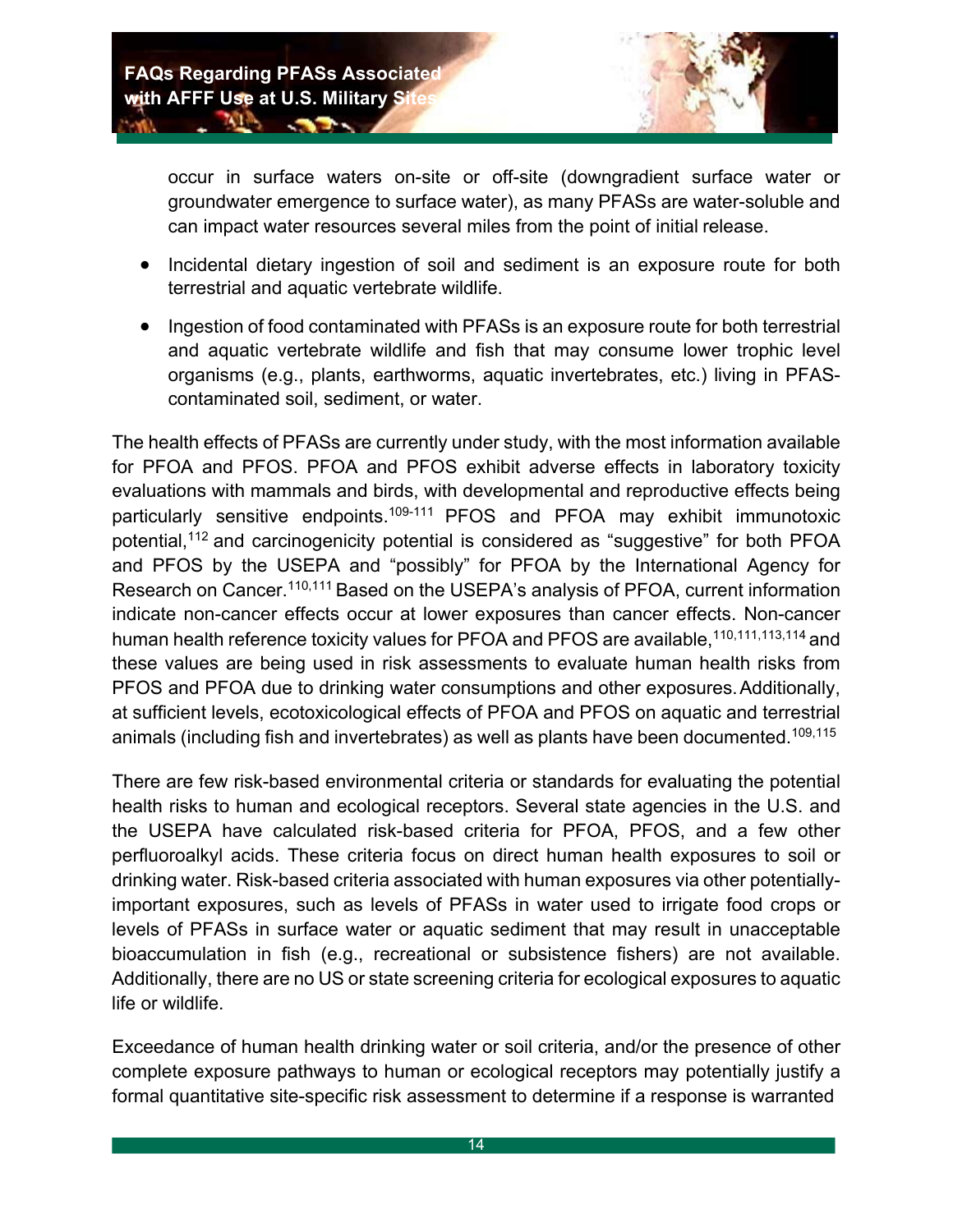

for active management of exposures to PFASs. Although there are dozens of PFASs that may be detected in environmental media at PFAS-impacted sites, the availability of toxicity information limits risk assessments to PFOA, PFOS, and/or the few other perfluoroalkyl acids that are characterized toxicologically. Although USEPA's drinking water advisories for PFOA and PFOS indicate that the risks of PFOA and PFOS should be evaluated additively (i.e., summing the exposures of PFOA and PFOS to evaluate risk), there is currently no scientific or regulatory consensus on how to evaluate PFAS mixtures for risk-based decision making.<sup>116</sup> Until additional information and guidance becomes available, it is likely that risk assessment and management decisions will continue to focus primarily on PFOS and/or PFOA.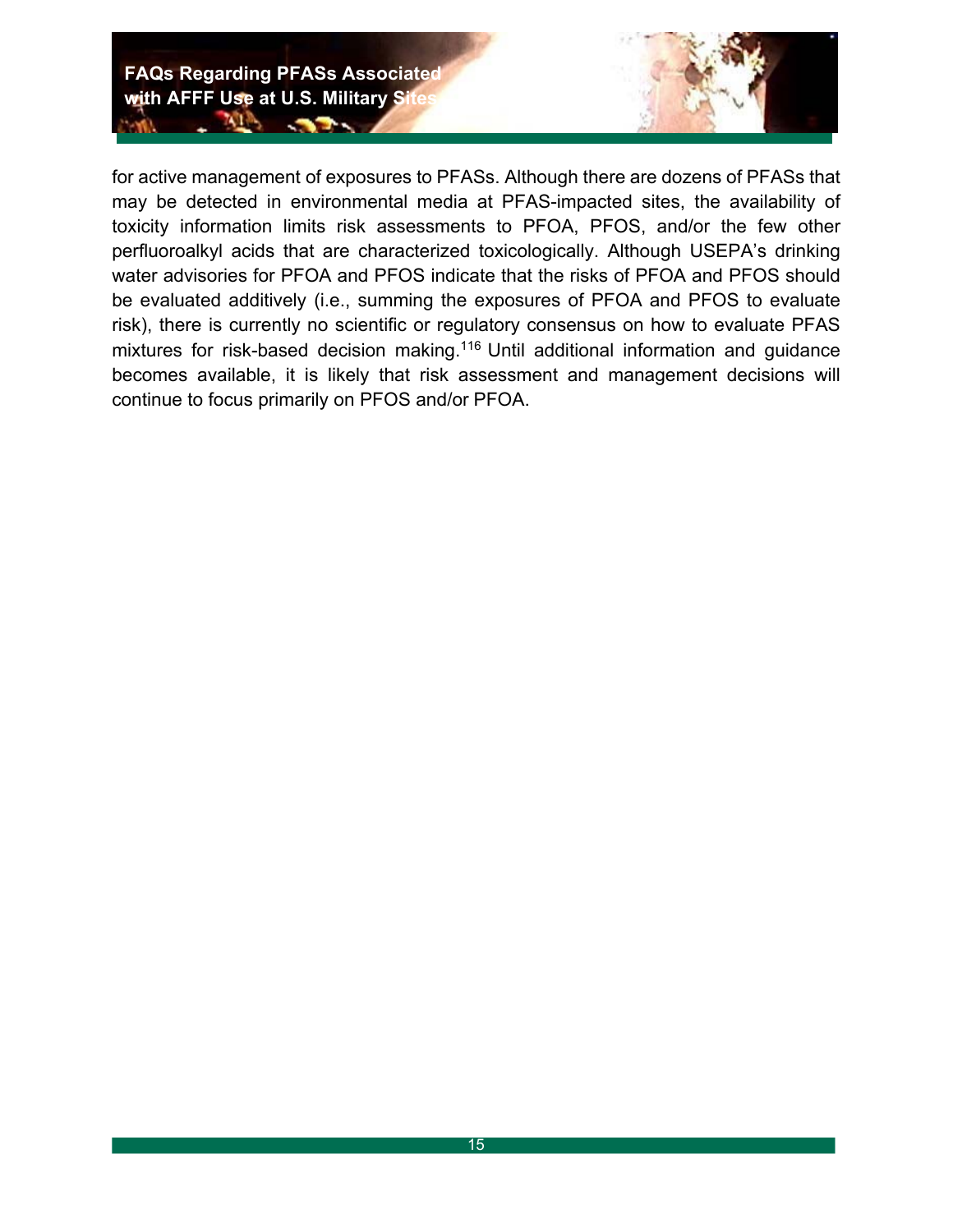**CONTRACTOR** 



#### **8. What is the current regulatory status?**

Regulatory approaches and drivers to assess and manage PFASs continue to evolve, and it is highly recommended to confer with legal counsel on the latest regulatory and policy developments prior to major strategic management decisions or interactions with regulators and stakeholders. Although PFASs are still referred to as emerging compounds and may lack the full force of policy and regulation as other regulated chemicals, a variety of U.S. federal and state approaches are driving the investigation and management of PFASs.

On the U.S. federal level, several regulations may influence decision making at sites impacted with PFASs. USEPA has finalized Health Advisory levels for PFOA and PFOS in drinking water (81 FR 33289, May 25, 2016).<sup>110,111,117</sup> Although these levels are not regulations and should not be construed as legally enforceable federal standards, regulatory and public concern and litigation pressure may prompt action at some sites that exceed these levels. Human health toxicity reference values published by USEPA as a part of the Heath Advisory levels and other ecological toxicity information have the capability to be applied in a risk assessment context, and risk assessments may be a potential chemical-specific line of evidence that may prompt Comprehensive Environmental Response, Compensation, and Liability Act (CERCLA) actions. However, PFASs are not yet classified under CERCLA as hazardous substances, so cost recovery under Superfund may not be allowable (although PFASs are considered a CERCLA pollutant or contaminant and can prompt investigation). Additionally, the Clean Water Act is being used to prompt regulatory action for PFOS at the state level<sup>118</sup> based on risk assessment and policy lines of evidence. PFOS, perfluorobutanesulfonic acid (PFBS), PFHxS, PFNA, PFOA, and perfluoroheptanoic acid (PFHpA) are listed under the Safe Drinking Water Act (SDWA) third Unregulated Contaminant Monitoring Rule (UCMR 3) program. Under UCMR 3, public water systems monitor for these PFASs (and other constituents) to provide data that serve as a primary source of occurrence and exposure information that USEPA uses to develop regulatory decisions.

At the state level, several states (e.g., New Jersey, Minnesota, Alaska, Texas) have published their own screening levels and human health reference toxicity values for PFASs (primarily PFOA and PFOS) that may be different than the latest values published by USEPA. A variety of state policies and regulations are being used to prompt action, including litigation. For example, in 2016, the Governor of New York signed a statute of limitations law<sup>119</sup> to allow resident affected by a PFOA releases at the Hoosick Falls site to file personal injury claims. Careful navigation of U.S. federal and state policies and regulations is needed on PFASs as they continue to evolve.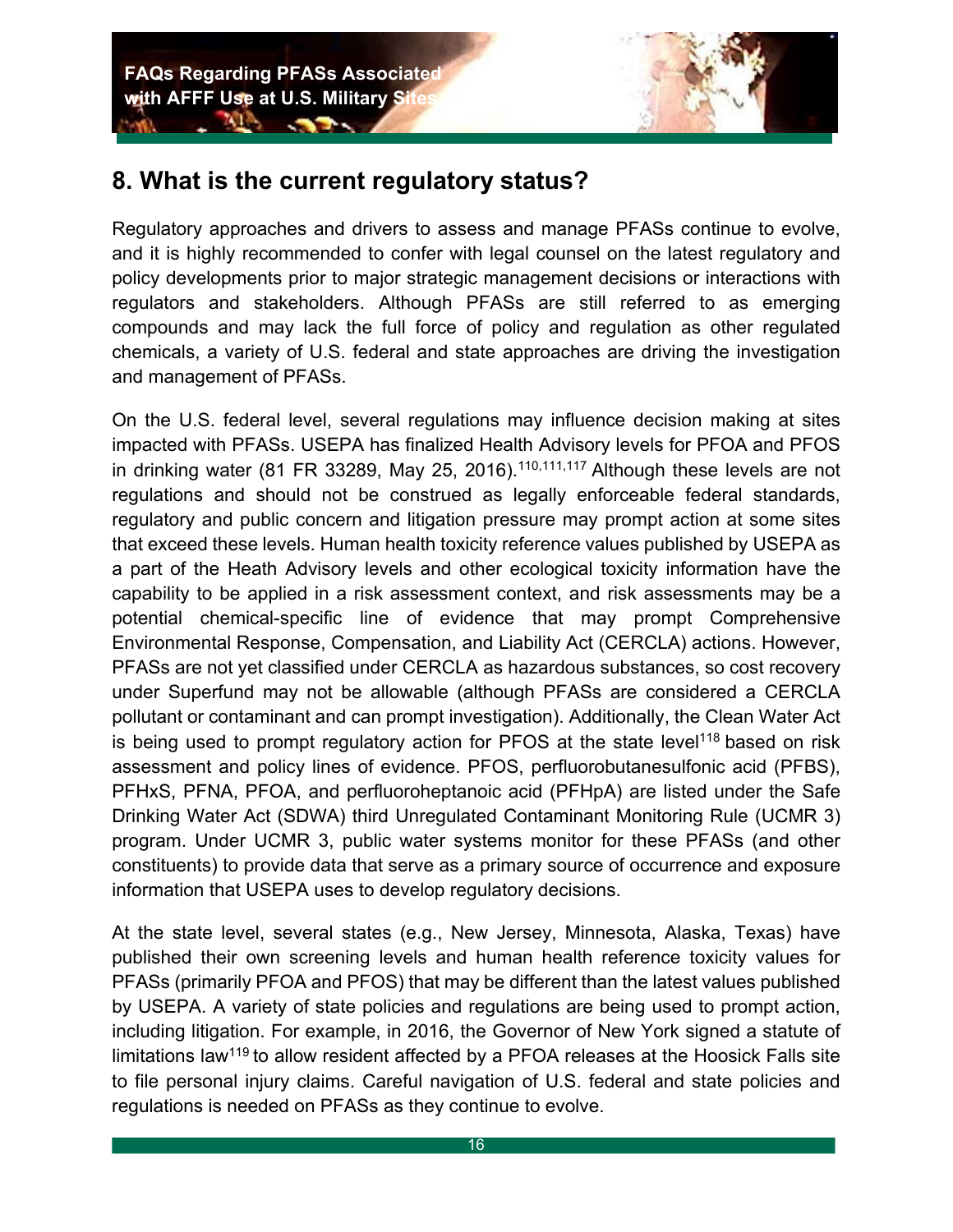

#### **Acronyms**

| µg/kg         | micrograms per kilogram                                                         |
|---------------|---------------------------------------------------------------------------------|
| $\mu$ g/L     | micrograms per liter                                                            |
| <b>AFFF</b>   | aqueous film forming foam                                                       |
| <b>CERCLA</b> | Comprehensive Environmental Response, Compensation, and<br><b>Liability Act</b> |
| $C-F$         | carbon-fluorine                                                                 |
| <b>ECF</b>    | electrochemical fluorination                                                    |
| <b>FTOHs</b>  | fluorotelomer alcohols                                                          |
| <b>FTSA</b>   | fluorotelomer sulfonate                                                         |
| <b>FtTAoS</b> | fluorotelomer thioamido sulfonates                                              |
| g/L           | grams per liter                                                                 |
| <b>GAC</b>    | granular activated carbon                                                       |
| GC-MS         | gas chromatography-mass spectrometry                                            |
| <b>ITRC</b>   | Interstate Technology and Regulatory Council                                    |
| $K_d$         | soil-water partition coefficient                                                |
| $K_{oc}$      | octanol-water partition coefficient                                             |
| LC-MS/MS      | liquid chromatography-tandem mass spectrometry                                  |
| <b>NAPL</b>   | non-aqueous phase liquid                                                        |
| <b>PFASs</b>  | per- and polyfluoroalkyl substances                                             |
| <b>PFBA</b>   | perfluorobutanoate                                                              |
| <b>PFBS</b>   | perfluorobutanesulfonic acid                                                    |
| <b>PFCAs</b>  | perfluorinated carboxylates                                                     |
| <b>PFHxA</b>  | perfluorohexanoate                                                              |
| <b>PFHxS</b>  | perfluorohexane sulfonate                                                       |
| <b>PFNA</b>   | perfluorononanoic acid                                                          |
| <b>PFOA</b>   | perfluorooctanoate                                                              |
| <b>PFOS</b>   | perfluorooctane sulfonate                                                       |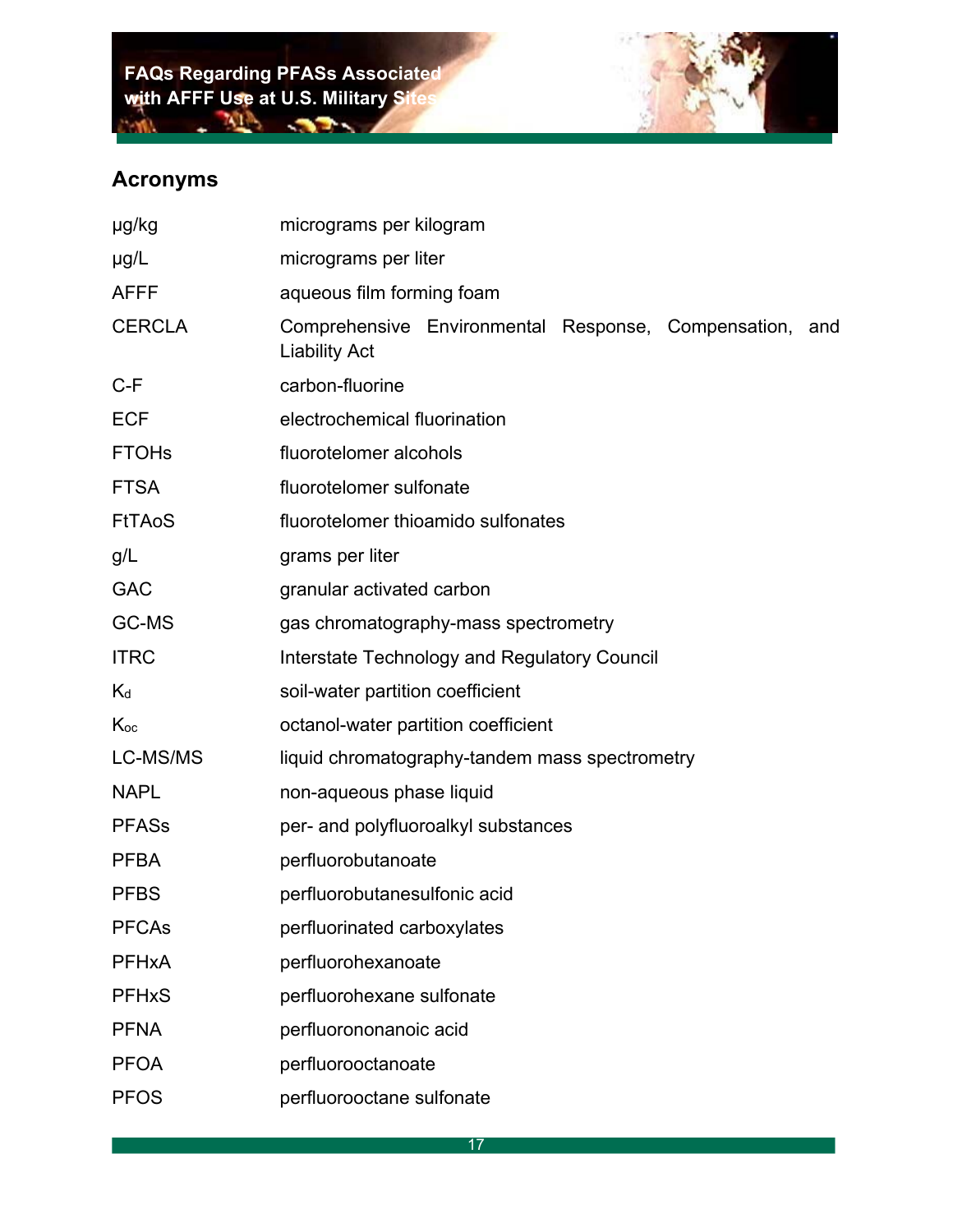| <b>PFSAs</b> | perfluoroalkyl sulfonates                     |
|--------------|-----------------------------------------------|
| <b>PIGE</b>  | particle induced gamma emission               |
| <b>QTOF</b>  | quandrupole time of flight                    |
| <b>SDWA</b>  | Safe Drinking Water Act                       |
| <b>TOP</b>   | total oxidizable precursor                    |
| UCMR3        | Unregulated Contamination Monitoring Rule 3   |
| U.S.         | <b>United States</b>                          |
| <b>USEPA</b> | United States Environmental Protection Agency |
|              |                                               |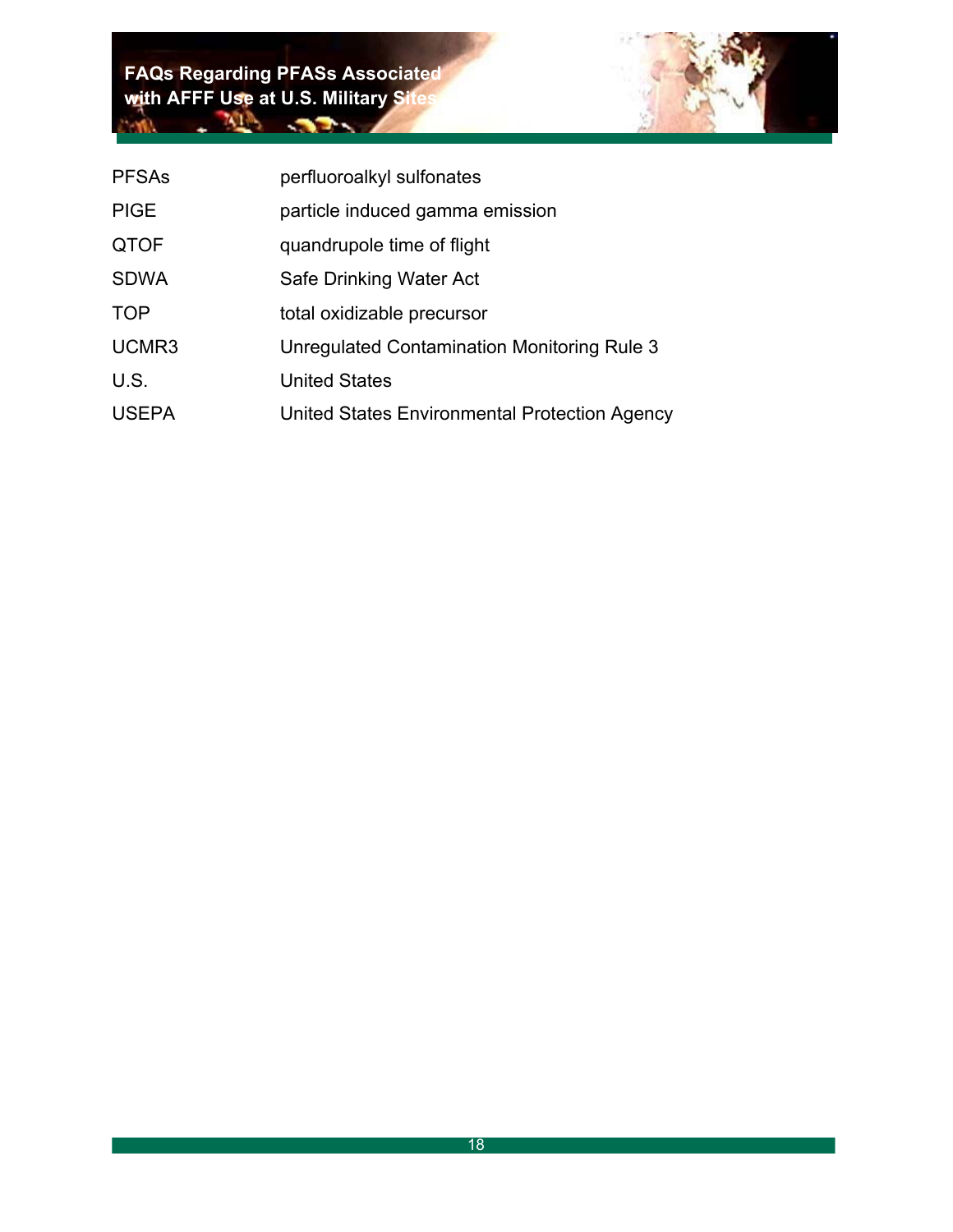

#### **Where can I find more information?**

The Interstate Technology and Regulatory Council (ITRC) created fact sheets to summarize the science and emerging technologies for PFASs. The fact sheets include: (1) History and Use; (2) Nomenclature Overview and Physical and Chemical Properties; (3) Regulatory Summary; (4) Environmental Fate and Transport; (5) Site Characterization Tools, Sampling Techniques, and Laboratory Analytical Methods; and (6) Remediation Technologies and Methods.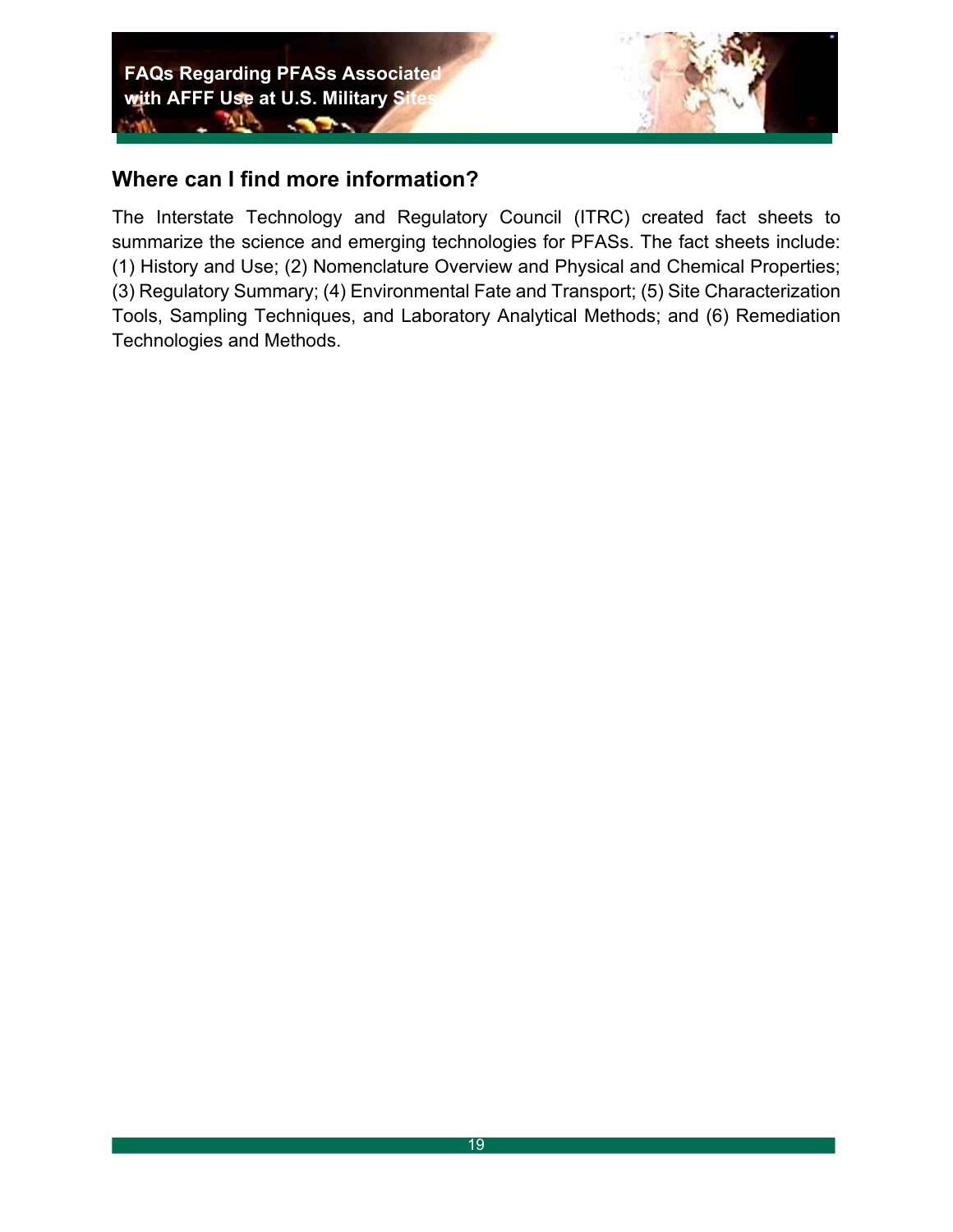**CONTRACTOR** 

#### **References Cited**

- (1) Buck, R.; Franklin, J.; Berger, U.; Conder, J.; Cousins, I.; Voogt, P. d.; Jensen, A.; Kannan, K.; Mabury, S.; van Leeuwen, S. Perfluoroalkyl and polyfluoroalkyl substances in the environment: terminology, classsifications, and origins. *Integr Environ Assess Man* **2011,** *7*, 513.
- (2) Krafft, M. P.; Riess, J. G. Selected physicochemical aspects of poly- and perfluoroalkylated substances relevant to performance, environment and sustainability-Part one. *Chemosphere* **2015,** *129*, 4-19.
- (3) Krafft, M. P.; Riess, J. G. Per- and polyfluorinated substances (PFAS): Environmental challenges. *Curr Opin Colloid In* **2015,** *20*, 192-212.
- (4) Oliaei, F.; Kriens, D.; Weber, R.; Watson, A. PFOS and PFC releases and associated pollution from a PFC production plant in Minnesota (USA). *Environ Sci Pollut Res* **2013,** *20*, 1977-1992.
- (5) Backe, W. J.; Day, T. C.; Field, J. A. Zwitterionic, cationic, and anionic fluorinated chemicals in aqueous film forming foam formulations and groundwater from U.S. military bases by nonaqueous large-volume injection HPLC-MS/MS. *Environ Sci Technol* **2013,** *47*, 5226-5234.
- (6) Barzen-Hanson, K.; Field, J. Discovery and implications of C2 and C3 perfluoroalkyl sulfonates in aqueous film forming foams (AFFF) and groundwater. *Environ Sci Technol* **2015,** *2*, 95-99.
- (7) Place, B. J.; Field, J. A. Identification of novel fluorochemicals in aqueous filmforming foams used by the U.S. military. *Environ Sci Technol* **2012,** *46*, 7120-7127.
- (8) Appleman, T. D.; Higgins, C. P.; Quinones, O.; Vanderford, B. J.; Kolstad, C.; Zeigler-Holady, J. C.; Dickenson, E. R. V. Treatment of poly- and perfluoroalkyl substances in U.S. full-scale water treatment systems. *Wat Res* **2014,** *51*, 246- 255.
- (9) Darwin, R. L. *Estimated inventory of PFOS-based aqueous film forming foam (AFFF), Fire Fighting Foam Coalition, Inc. Arlington, VA, July 13, 2011*; 2011.
- (10) Moody, C. A.; Field, J. A. Perfluorinated surfactants and the environmental implications of their use in fire-fighting foams. *Environ Sci Technol* **2000,** *34*, 3864- 3869.
- (11) Fletcher, S. MIL-F-24385 QPL/QPD History for Type 3 AFFF, http://www.dcfpnavymil.org/Systems/AFFF/MIL-F-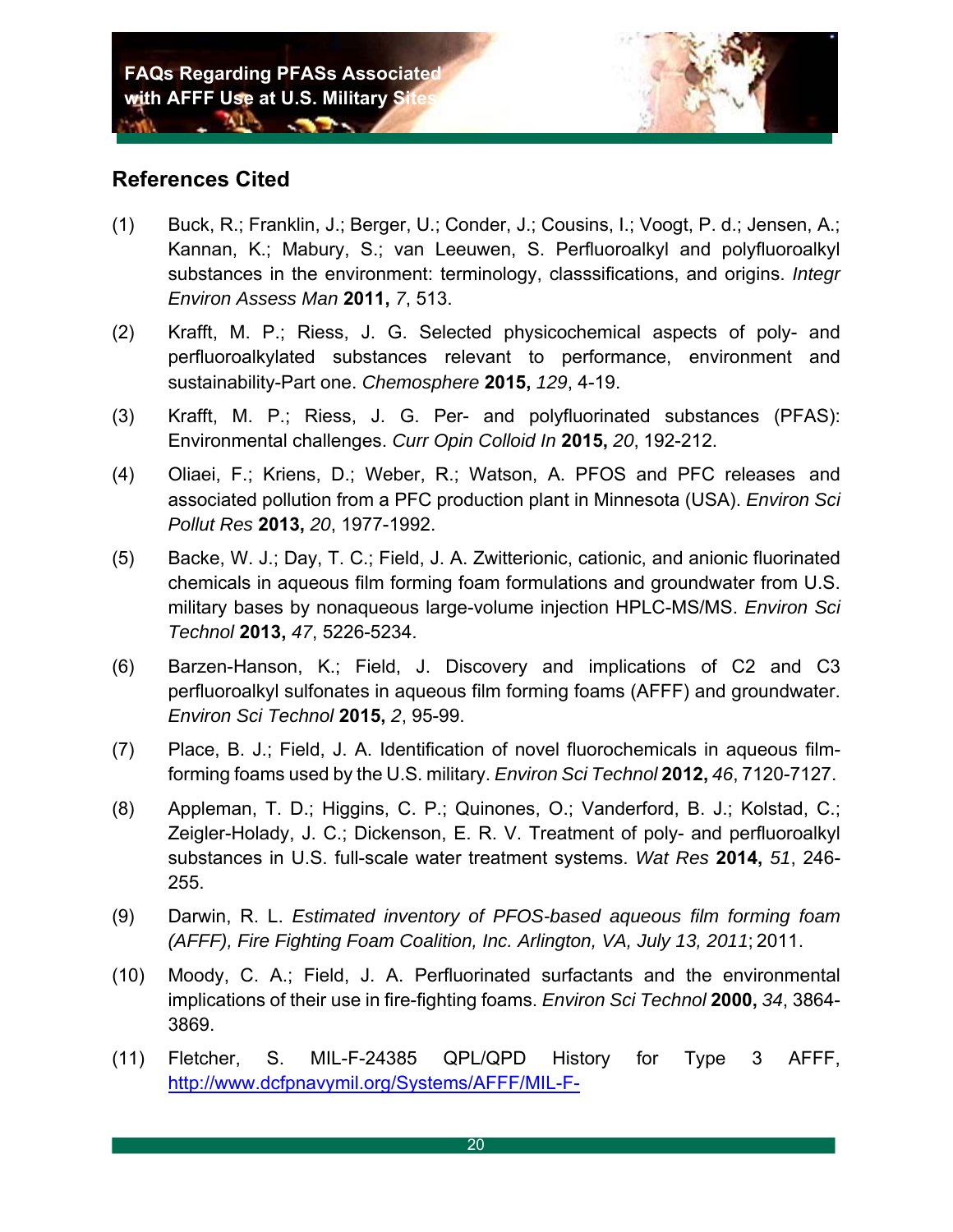**All Construction** 



24385%20QPL%20History%20for%20Type%203%20AFFF%20%281%29.pdf, June 2016.

- (12) Fletcher, S. MIL-F-24385 QPL/QPD History for type 6 AFFF, http://www.dcfpnavymil.org/Systems/AFFF/QPL%2024385%20HISTORY%20- %20TYPE%206.pdf, June 2016.
- (13) D'Agostino, L. A.; Mabury, S. A. Identification of novel fluorinated surfactants in aqueous film forming foams and commercial surfactant concentrates. *Environ Sci Technol* **2014,** *48*, 121-129.
- (14) Mejia-Avendaño, S.; Munoz, G.; Duy, S.; Desrosiers, M.; Benoı̂t, P.; Sauvé, S.; Liu, J. Novel fluoroalkylated surfactants in soils following firefighting foam deployment during the Lac-Megantic railway accident. *Environ Sci Technol* **2017,** *51*, 8313- 8323.
- (15) Barzen-Hanson, K. A.; Roberts, S. C.; Choyke, S.; Oetjen, K.; McAlees, A.; Riddell, N.; McCrindle, R.; Ferguson, P. L.; Higgins, C. P.; Field, J. A. Discovery of 40 classes of per- and polyfluoroalkyl substances in historical aqueous film-forming foams (AFFF) and AFFF-impacted groundwater. *Environ Sci Technol* **2017,** *51*, 2047-2057.
- (16) Harding-Marjanovic, K.; Houtz, E.; Yi, S.; Field, J.; Sedlak, D.; Alvarez-Cohen, L. Aerobic biotransformation of fluorotelomer thioether amido sulfonate (Lodyne) in AFFF-amended microcosms. *Environ Sci Technol* **2015,** *49*, 7666–7674.
- (17) Weiner, B.; Yeung, L. W. Y.; Marchington, E. B.; D'Agostino, L. A.; Mabury, S. A. Organic fluorine content in aqueous film forming foams (AFFFs) and biodegradation of the foam component 6:2 fluorotelomermercaptoalkylamido sulfonate (6:2 FTSAS). *Environ Chem* **2013,** *10*, 486-493.
- (18) Wang, N.; Liu, J. X.; Buck, R. C.; Korzeniowski, S. H.; Wolstenholme, B. W.; Folsom, P. W.; Sulecki, L. M. 6:2 Fluorotelomer sulfonate aerobic biotransformation in activated sludge of waste water treatment plants. *Chemosphere* **2011,** *82*, 853-858.
- (19) Zhang, S.; Lu, X.; Wang, N.; Buck, R. C. Biotransformation potential of 6:2 fluorotelomer sulfonate (6:2 FTSA) in aerobic and anaerobic sediment. *Chemosphere* **2016,** *154*, 224-230.
- (20) Fang, C.; Megharaj, M.; Naidu, R. Chemical oxidation of some AFFFs leads to the formation of 6:2 FTS and 8:2 FTS. *Environ Toxicol Chem* **2015,** *34*, 2625-2628.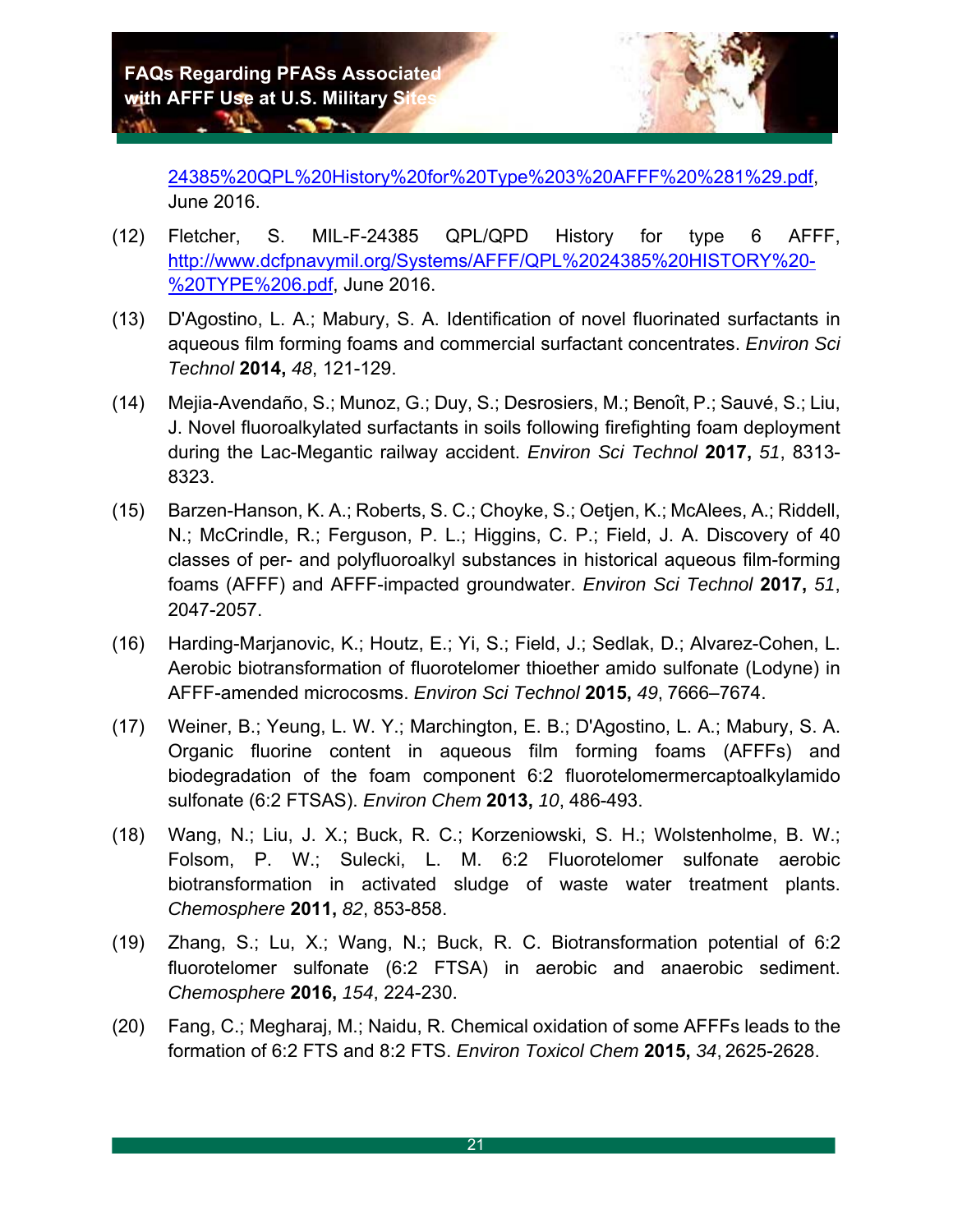**All Contract Contract Contract Contract Contract Contract Contract Contract Contract Contract Contract Contract** 



- (21) Houtz, E. F.; Higgins, C. P.; Field, J. A.; Sedlak, D. L. Persistence of perfluoroalkyl acid precursors in AFFF-impacted groundwater and soil. *Environ Sci Technol*  **2013,** *47*, 8187-8195.
- (22) Houtz, E. F.; Sedlak, D. L. Oxidative conversion as a means of detecting precursors to perfluoroalkyl acids in urban runoff. *Environ Sci Technol* **2012,** *46*, 9342-9349.
- (23) Favreau, P.; Poncioni-Rothlisberger, C.; Place, B. J.; Bouchex-Bellomie, H.; Weber, A.; Tremp, J.; Field, J. A.; Kohler, M. Multianalyte profiling of per- and polyfluoroalkyl substances (PFASs) in liquid commercial products. *Chemosphere*  **2017,** *171*, 491-501.
- (24) Anderson, R.; Long, G.; Porter, R.; Anderson, J. Occurrence of select perfluoroalkyl substances at U.S. Air Force aqueous film-forming foam release sites other than fire-training areas: Field-validation of critical fate and transport properties. *Chemosphere* **2016**.
- (25) Rahman, M.; Peldszus, S.; Anderson, W. Behavior and fate of perfluoroalkyl and polyfluoroalkyl substances (PFASs) in drinking water treatment: A Review. *Wat Res* **2014,** *50*, 318-340.
- (26) Ahrens, L. Polyfluoroalkyl compounds in the aquatic environment: a review of their occurrence and fate. *J Environ Monitor* **2011,** *13*, 20-31.
- (27) Ahrens, L.; Bundschuh, M. Fate and effects of poly- and perfluoroalkyl substances in the aquatic environment: A Review. *Environ Tox Chem* **2014,** *33*, 1921-1929.
- (28) Nadal, M.; Domingo, J. L. Indoor Dust Levels of Perfluoroalkyl Substances (PFASs) and the Role of Ingestion as an Exposure Pathway: A Review. *Curr Org Chem* **2014,** *18*, 2200-2208.
- (29) Prevedouros, K.; Cousins, I.; Buck, R.; Korzeniowski, S. Sources, Fate, and Transport of Perfluorocarboxylates. *Environ Sci Technol* **2006,** *40*, 32-44.
- (30) Paul, A. G.; Jones, K. C.; Sweetman, A. J. A First Global Production, Emission, And Environmental Inventory For Perfluorooctane Sulfonate. *Environ Sci Technol*  **2009,** *43*, 386-392.
- (31) Vestergren, R.; Cousins, I. T. Tracking the Pathways of Human Exposure to Perfluorocarboxylates. *Environ Sci Technol* **2009,** *43*, 5565-5575.
- (32) Wang, T. Y.; Wang, P.; Meng, J.; Liu, S. J.; Lu, Y. L.; Khim, J. S.; Giesy, J. P. A review of sources, multimedia distribution and health risks of perfluoroalkyl acids (PFAAs) in China. *Chemosphere* **2015,** *129*, 87-99.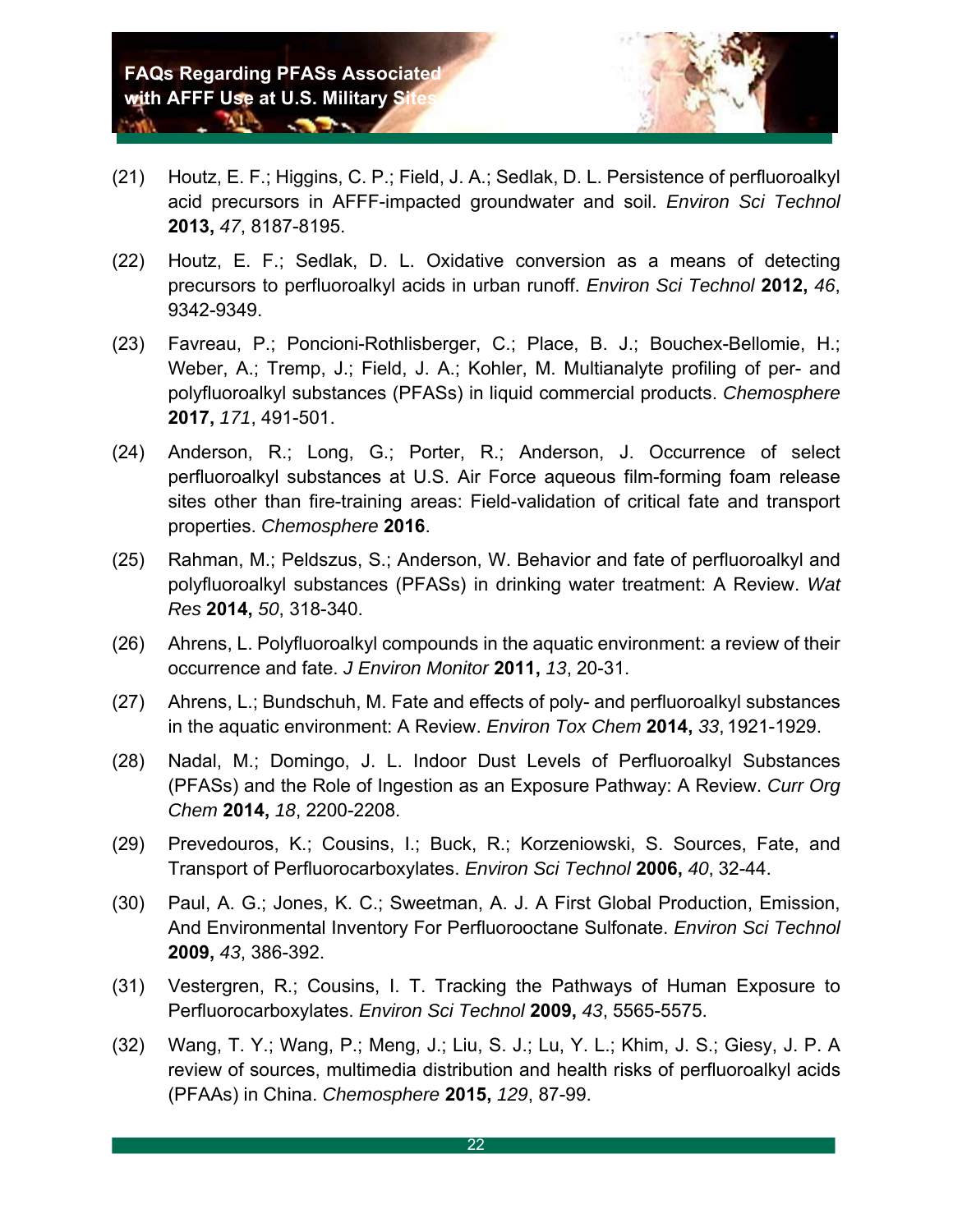*CONTRACTOR* 

ALS.



- (33) Perez, F.; Llorca, M.; Kock-Schulmeyer, M.; Skrbic, B.; Oliveira, L. S.; Martinello, K. D.; Al-Dhabi, N. A.; Antic, I.; Farre, M.; Barcelo, D. Assessment of perfluoroalkyl substances in food items at global scale. *Environ Res* **2014,** *135*, 181-189.
- (34) Jogsten, I. E.; Perello, G.; Llebaria, X.; Bigas, E.; Marti-Cid, R.; Karrman, A.; Domingo, J. L. Exposure to perfluorinated compounds in Catalonia, Spain, through consumption of various raw and cooked foodstuffs, including packaged food. *Food Chem Toxicol* **2009,** *47*, 1577-1583.
- (35) Mogensen, U. B.; Grandjean, P.; Nielsen, F.; Weihe, P.; Budtz-Jorgensent, E. Breastfeeding as an Exposure Pathway for Perfluorinated Alkylates. *Environ Sci Technol* **2015,** *49*, 10466-10473.
- (36) Yang, L.; Wang, Z.; Shi, Y.; Li, J. G.; Wang, Y. X.; Zhao, Y. F.; Wu, Y. N.; Cai, Z. W. Human placental transfer of perfluoroalkyl acid precursors: Levels and profiles in paired maternal and cord serum. *Chemosphere* **2016,** *144*, 1631-1638.
- (37) Hu, X. D. C.; Andrews, D. Q.; Lindstrom, A. B.; Bruton, T. A.; Schaider, L. A.; Grandjean, P.; Lohmann, R.; Carignan, C. C.; Blum, A.; Balan, S. A.; Higgins, C. P.; Sunderland, E. M. Detection of poly- and perfluoroalkyl substances (PFASs) in U.S. drinking water linked to industrial sites, military fire training areas, and wastewater treatment plants. *Environ Sci Technol Lett* **2016,** *3*, 344-350.
- (38) Gyllenhammar, I.; Berger, U.; Sundstrom, M.; McCleaf, P.; Euren, K.; Eriksson, S.; Ahlgren, S.; Lignell, S.; Aune, M.; Kotova, N.; Glynn, A. Influence of contaminated drinking water on perfluoroalkyl acid levels in human serum - A case study from Uppsala, Sweden. *Environ Res* **2015,** *140*, 673-683.
- (39) Eschauzier, C.; Raat, K. J.; Stuyfzand, P. J.; De Voogt, P. Perfluorinated alkylated acids in groundwater and drinking water: Identification, origin and mobility. *Sci Tot Environ* **2013,** *458*, 477-485.
- (40) Weiss, O.; Wiesmuller, G. A.; Bunte, A.; Coen, T.; Schmidt, C. K.; Wilhelm, M.; Holzer, J. Perfluorinated compounds in the vicinity of a fire training area - Human biomonitoring among 10 persons drinking water from contaminated private wells in Cologne, Germany. *Int J Hyg Environ Health* **2012,** *215*, 212-215.
- (41) Gomis, M. I.; Vestergren, R.; Nilsson, H.; Cousins, I. T. Contribution of direct and indirect exposure to human serum concentrations of perfluorooctanoic acid in an occupationally exposed group of ski waxers. *Environ Sci Technol* **2016,** *50*, 7037- 7046.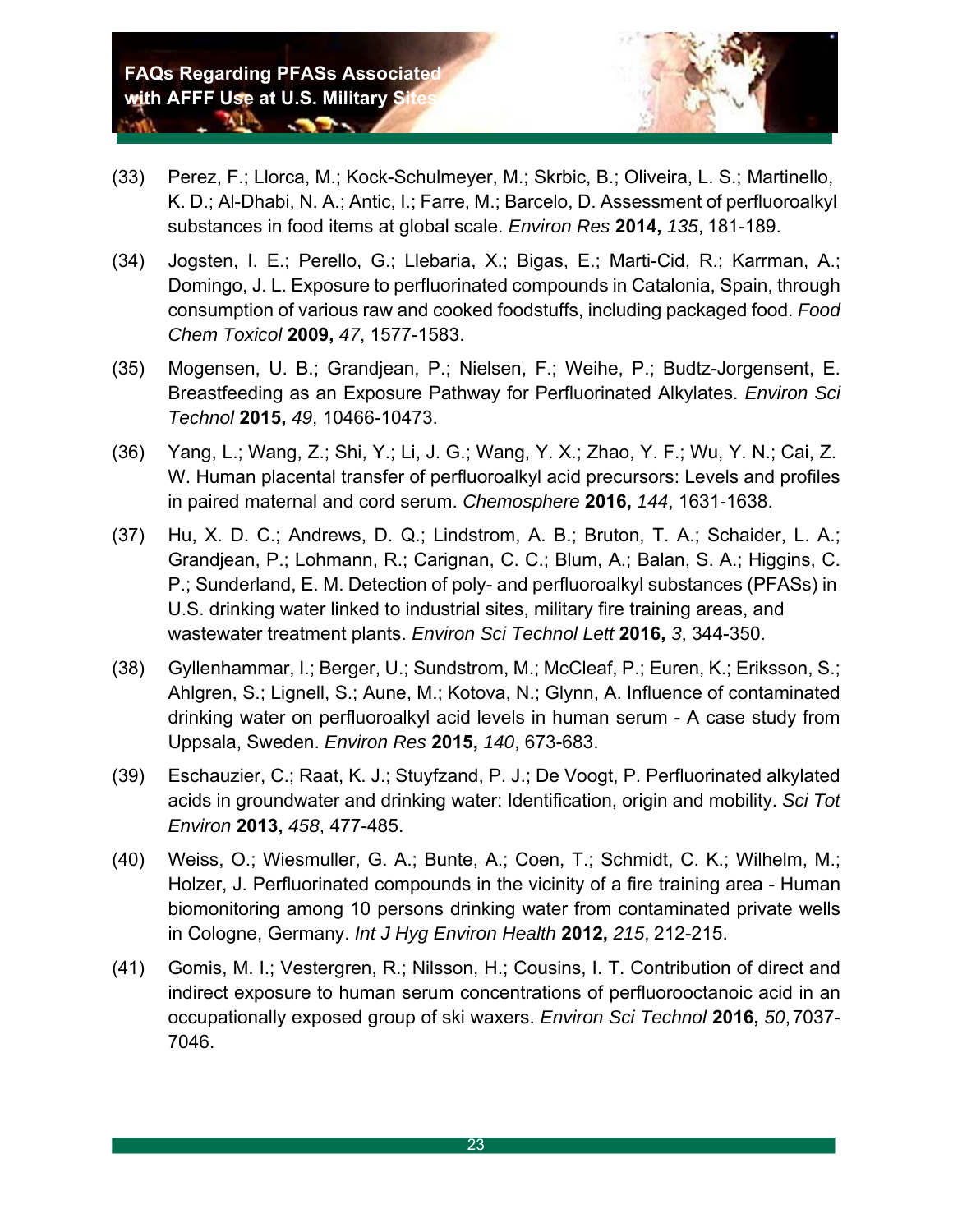**All Construction** 



- (42) Nilsson, H.; Karrman, A.; Rotander, A.; van Bavel, B.; Lindstrom, G.; Westberg, H. Inhalation exposure to fluorotelomer alcohols yield perfluorocarboxylates in human blood? *Environ Sci Technol* **2010,** *44*, 7717-7722.
- (43) Nilsson, H.; Karrman, A.; Rotander, A.; van Bavel, B.; Lindstrom, G.; Westberg, H. Biotransformation of fluorotelomer compound to perfluorocarboxylates in humans. *Environ Int* **2013,** *51*, 8-12.
- (44) Robel, A.; Marshall, K.; Dickinson, M.; Lunderberg, D.; Butt, C.; Peaslee, G.; Stapleton, H.; Field, J. Closing the Mass Balance on Fluorine on Papers and Textiles. *Environ Sci Technol* **2017**, DOI: 10.1021/acs.est.7b02080.
- (45) Kotthoff, M.; Muller, J.; Jurling, H.; Schlummer, M.; Fiedler, D. Perfluoroalkyl and polyfluoroalkyl substances in consumer products. *Environ Sci Pollut Res* **2015,** *22*, 14546-14559.
- (46) Vestergren, R.; Cousins, I. T.; Trudel, D.; Wormuth, M.; Scheringer, M. Estimating the contribution of precursor compounds in consumer exposure to PFOS and PFOA. *Chemosphere* **2008,** *73*, 1617-1624.
- (47) Vestergren, R.; Herzke, D.; Wang, T.; Cousins, I. T. Are imported consumer products an important diffuse source of PFASs to the Norwegian environment? *Environ Pollut* **2015,** *198*, 223-230.
- (48) Herzke, D.; Olsson, E.; Posner, S. Perfluoroalkyl and polyfluoroalkyl substances (PFASs) in consumer products in Norway - A pilot study. *Chemosphere* **2012,** *88*, 980-987.
- (49) Liu, X. Y.; Guo, Z. S.; Folk, E. E.; Roache, N. F. Determination of fluorotelomer alcohols in selected consumer products and preliminary investigation of their fate in the indoor environment. *Chemosphere* **2015,** *129*, 81-86.
- (50) Begley, T.; White, K.; Honigfort, P.; Twaroski, M.; Neches, R.; Walker, R. Perfluorochemicals: potential sources of and migration from food packaging. *Food Addit Contam* **2005,** *22*, 1023-1031.
- (51) Begley, T. H.; Hsu, W.; Noonan, G.; Diachenko, G. Migration of fluorochemical paper additives from food-contact paper into foods and food simulants. *Food Addit Contam* **2008,** *25*, 384-390.
- (52) Schaider, L.; Balan, S.; Blum, A.; Andrews, D.; Strynar, M.; Dickinson, D.; Lunderberg, D.; Lang, J.; Peaslee, G. Fluorinated compounds in U.S. fast food packaging. *Environ Sci Technol Lett* **2017**, DOI: 10.1021/acs.estlett.6b00435.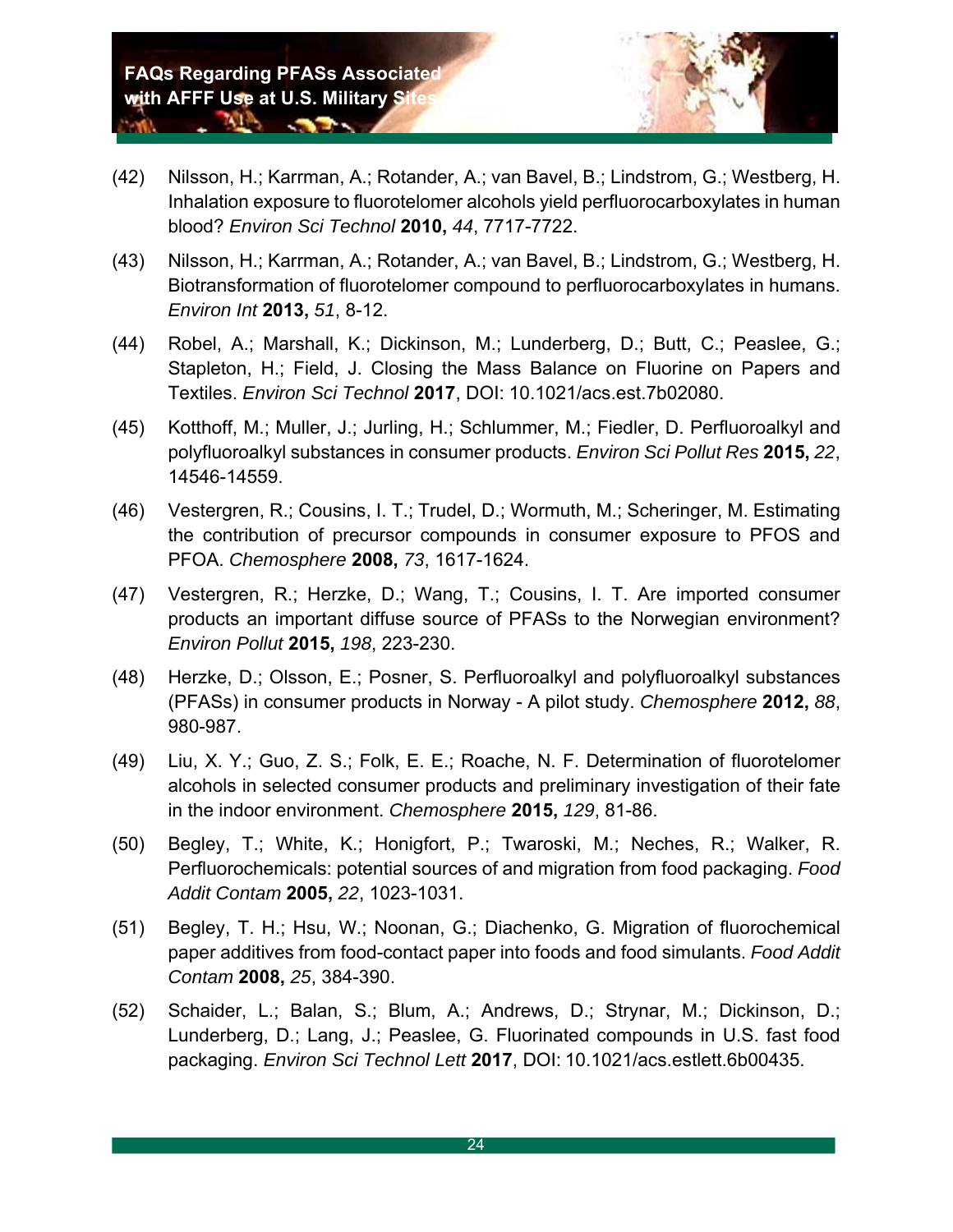- (53) Lang; Allred, B.; Peaslee, G.; Field, J.; Barlaz, M. Release of per- and polyfluoroalkyl substances (PFASs) from carpet and clothing in model anaerobic landfill reactors. *Environ Sci Technol* **2016,** *50*, 5024-5032.
- (54) Kim, M.; Li, L. Y.; Grace, J. R.; Benskin, J. P.; Ikonomou, M. G. Compositional effects on leaching of stain-guarded (perfluoroalkyl and polyfluoroalkyl substancetreated) carpet in landfill leachate. *Environ Sci Technol* **2015,** *49*, 6564-6573.
- (55) Beesoon, S.; Genuis, S. J.; Benskin, J. P.; Martin, J. W. Exceptionally high serum concentrations of perfluorohexanesulfonate in a Canadian family are linked to home carpet treatment applications. *Environ Sci Technol* **2012,** *46*, 12960-12967.
- (56) Lundin, J. I.; Alexander, B. H.; Olsen, G. W.; Church, T. R. Ammonium perfluorooctanoate production and occupational mortality. *Epidemiology* **2009,** *20*, 921-928.
- (57) Kaiser, M. A.; Dawson, B. J.; Barton, C. A.; Botelho, M. A. Understanding potential exposure sources of perfluorinated carboxylic acids in the workplace. *Ann Occup Hyg* **2010,** *54*, 915-922.
- (58) Olsen, G. W.; Burris, J. M.; Ehresman, D. J.; Froehlich, J. W.; Seacat, A. M.; Butenhoff, J. L.; Zobel, L. R. Half-life of serum elimination of perfluorooctanesulfonate, perfluorohexanesulfonate, and perfluorooctanoate in retired fluorochemical production workers. *Environ Health Perspec* **2007,** *115*, 1298-1305.
- (59) Alexander, B. H.; Olsen, G. W.; Burris, J. M.; Mandel, J. H.; Mandel, J. S. Mortality of employees of a perfluorooctanesulphonyl fluoride manufacturing facility. *Occup Environ Med* **2003,** *60*, 722-729.
- (60) Laitinen, J. A.; Koponen, J.; Koikkalainen, J.; Kiviranta, H. Firefighters' exposure to perfluoroalkyl acids and 2-butoxyethanol present in firefighting foams. *Toxicology Letters* **2014,** *231*, 227-232.
- (61) Jin, C.; Sun, Y.; Islam, A.; Qian, Y.; Ducatman, A. Perfluoroalkyl acids including perfluorooctane sulfonate and perfluorohexane sulfonate in firefighters. *Journal of Occup Environ Med* **2011,** *53*, 324-328.
- (62) Rotander, A.; Toms, L. M. L.; Aylward, L.; Kay, M.; Mueller, J. F. Elevated levels of PFOS and PFHxS in firefighters exposed to aqueous film forming foam (AFFF). *Environ Int* **2015,** *82*, 28-34.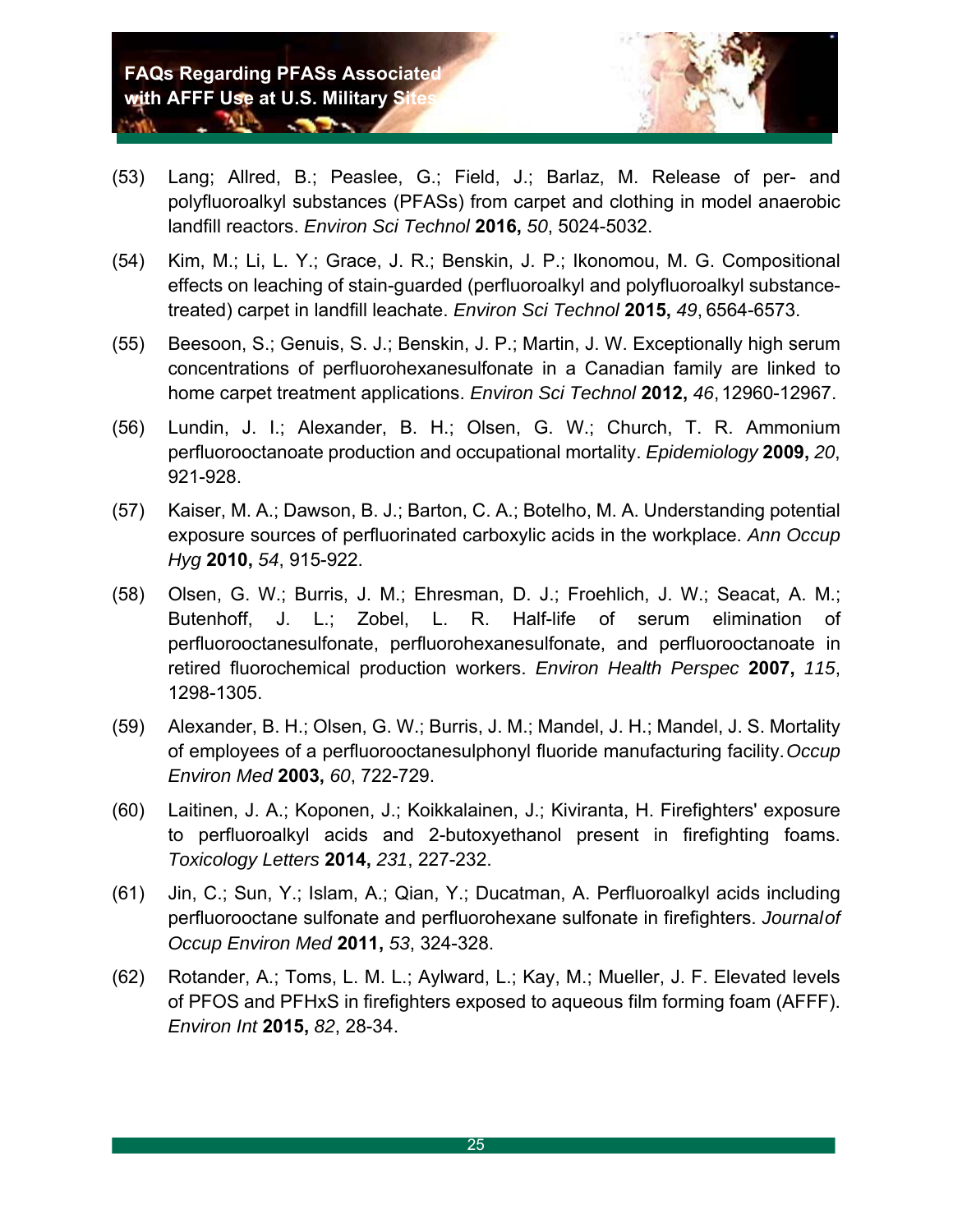**CONTRACTOR** 

**ALS** 



- (63) Tao, L.; Kannan, K.; Aldous, K. M.; Mauer, M. P.; Eadon, G. A. Biomonitoring of perfluorochemicals in plasma of New York state personnel responding to the world trade center disaster. *Environ Sci Technol* **2008,** *42*, 3472-3478.
- (64) Vieira, V. M.; Hoffman, K.; Shin, H.-M.; Weinberg, J. M.; Webster, T. F.; Fletcher, T. Perfluorooctanoic acid exposure and cancer outcomes in a contaminated community: A geographic analysis. *Environ Health Perspec* **2013,** *121*, 318-323.
- (65) Barton, C. A.; Kaiser, M. A.; Russell, M. H. Partitioning and removal of perfluorooctanoate during rain events: the importance of physical-chemical properties. *J Environ Monitor* **2007,** *9*, 839-846.
- (66) Davis, K. L.; Aucoin, M. D.; Larsen, B. S.; Kaiser, M. A.; Hartten, A. S. Transport of ammonium perfluorooctanoate in environmental media near a fluoropolymer manufacturing facility. *Chemosphere* **2007,** *67*, 2011-2019.
- (67) Hoffman, K.; Webster, T. F.; Bartell, S. M.; Weisskopf, M. G.; Fletcher, T.; Vieira, V. M. Private drinking water wells as a source of exposure to perfluorooctanoic acid (PFOA) in communities surrounding a fluoropolymer production facility. *Environ Health Perspect* **2011,** *119*, 92-97.
- (68) Post, G. B.; Louis, J. B.; Cooper, K. R.; Boros-Russo, B. J.; Lippincott, R. L. Occurrence and potential significance of perfluorooctanoic acid (PFOA) detected in New Jersey public drinking water system. *Environ Sci Technol* **2009,** *43*, 4547- 4554.
- (69) Paustenbach, D. J.; Panko, J. M.; Scott, P. K.; Unice, K. M. A methodology for estimating human exposure to perfluorooctanoic acid (PFOA): A retrospective exposure assessment of a community (1951-2003). *J Toxicol Env Heal A* **2007,**  *70*, 28-57.
- (70) Shin, H. M.; Vieira, V. M.; Ryan, P. B.; Detwiler, R.; Sanders, B.; Steenland, K.; Bartell, S. M. Environmental fate and transport modeling for perfluorooctanoic acid emitted from the Washington Works facility in West Virginia. *Environ Sci Technol*  **2011,** *45*, 1435-1442.
- (71) Skutlarek, D.; Exner, M.; Farber, H. Perfluorinated surfactants in surface and drinking water. *Environ Sci Pollut Res* **2006,** *13*, 299-307.
- (72) USEPA *PFOS Chromium Electroplater Study*; USEPA Region 5: Cleveland, OH, 2009; expression of the property of the property of the state of the state of the state of the state of the st https://www3.epa.gov/region5/water/npdestek/pdfs/pfoschromeplaterstudypdf\_fin al.pdf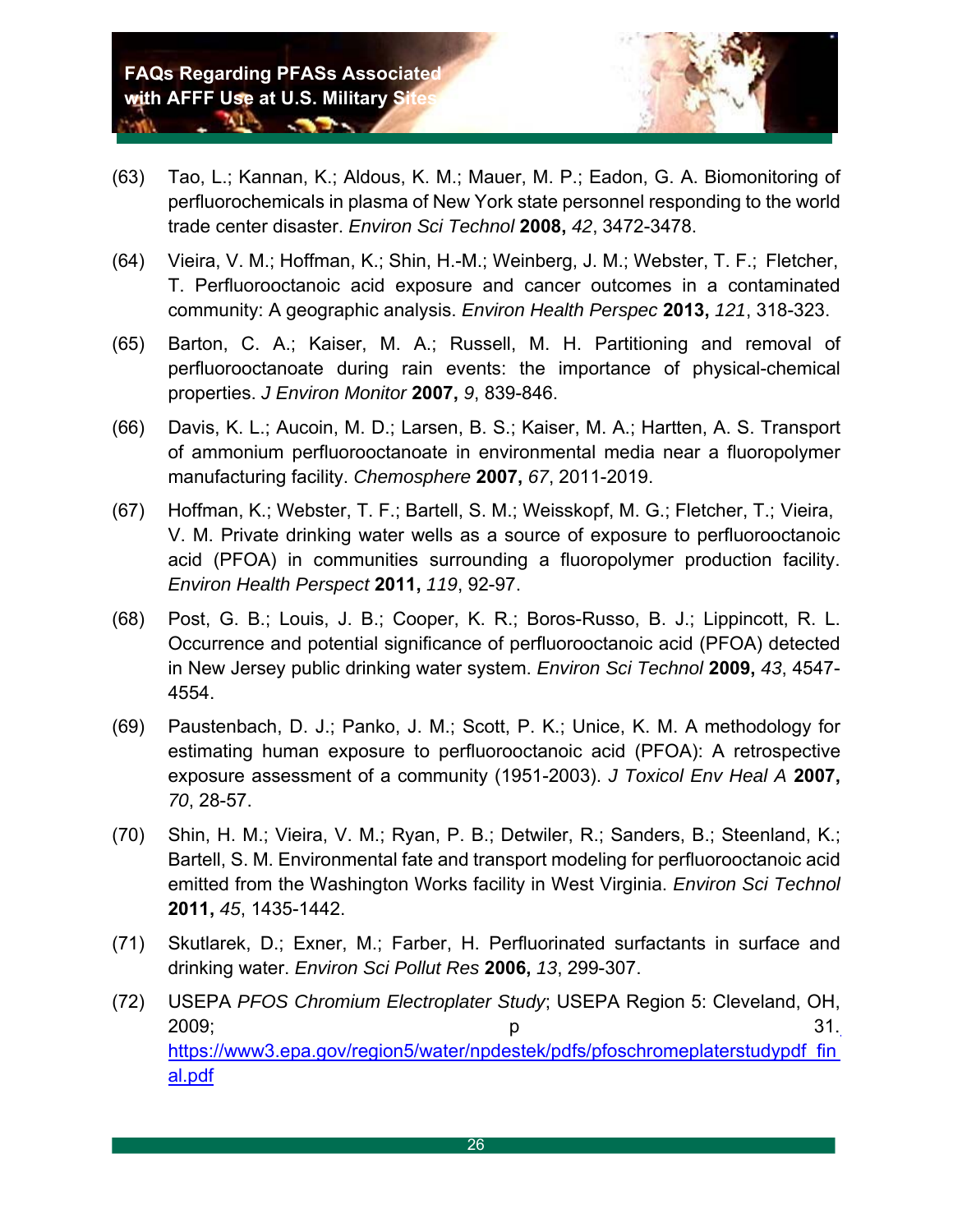

- (73) Allred, B.; JR, L.; MA, B.; Field, J. Orthogonal zirconium diol/C18 liquid chromatography-tandem mass spectrometry analysis of poly and perfluoroalkyl substances in landfill leachate. *J Chrom A* **2014,** *1359*, 202-211.
- (74) Allred, B.; Lang, J.; Barlaz, M.; Field, J. Physical and biological release of polyand perfluoroalkyl substances (PFASs) from municipal solid waste in anaerobic model landfill reactors. *Environ Sci Technol* **2015,** *49*, 7648-7656.
- (75) Benskin, J. P.; Li, B.; Ikonomou, M. G.; Grace, J. R.; Li, L. Y. Per- and polyfluoroalkyl substances in landfill leachate: patterns, time trends, and sources. *Environ Sci Technol* **2012,** *46*, 11532-11540.
- (76) Busch, J.; Ahrens, L.; Sturm, R.; Ebinghaus, R. Polyfluoroalkyl compounds in landfill leachates. *Environ Pollut* **2010,** *158*, 1467-1471.
- (77) Lang, J. R.; Allred, B. M.; Field, J. A.; Levis, J. W.; Barlaz, M. A. National Estimate of Per- and Polyfluoroalkyl Substance (PFAS) Release to U.S. Municipal Landfill Leachate. *Environmental Science & Technology* **2017,** *51*, 2197-2205.
- (78) Ahrens, L.; Shoeib, M.; Harner, T.; Lee, S. C.; Guo, R.; Reiner, E. J. Wastewater Treatment Plant and Landfills as Sources of Polyfluoroalkyl Compounds to the Atmosphere. *Environ Sci Technol* **2011,** *45*, 8098-8105.
- (79) Krippner, J.; Brunn, H.; Falk, S.; Georgii, S.; Schubert, S.; Stahl, T. Effects of chain length and pH on the uptake and distribution of perfluoroalkyl substances in maize (Zea mays). *Chemosphere* **2014,** *94*, 85-90.
- (80) Navarro, I.; de la Torre, A.; Sanz, P.; Porcel, M. A.; Pro, J.; Carboneb, G.; Martinez, M. D. Uptake of perfluoroalkyl substances and halogenated flame retardants by crop plants grown in biosolids-amended soils. *Environ Res* **2017,** *152*, 199-206.
- (81) Wen, B.; Wu, Y. L.; Zhang, H. N.; Liu, Y.; Hu, X. Y.; Huang, H. L.; Zhang, S. Z. The roles of protein and lipid in the accumulation and distribution of perfluorooctane sulfonate (PFOS) and perfluorooctanoate (PFOA) in plants grown in biosolidsamended soils. *Environ Pollut* **2016,** *216*, 682-688.
- (82) Zhao, H. X.; Qu, B. C.; Guan, Y.; Jiang, J. Q.; Chen, X. Y. Influence of salinity and temperature on uptake of perfluorinated carboxylic acids (PFCAs) by hydroponically grown wheat (Triticum aestivum L.). *Springerplus* **2016,** *5*, 541.
- (83) Bizkarguenaga, E.; Zabaleta, I.; Mijangos, L.; Iparraguirre, A.; Fernandez, L. A.; Prieto, A.; Zuloaga, O. Uptake of perfluorooctanoic acid, perfluorooctane sulfonate and perfluorooctane sulfonamide by carrot and lettuce from compost amended soil. *Sci Tot Environ* **2016,** *571*, 444-451.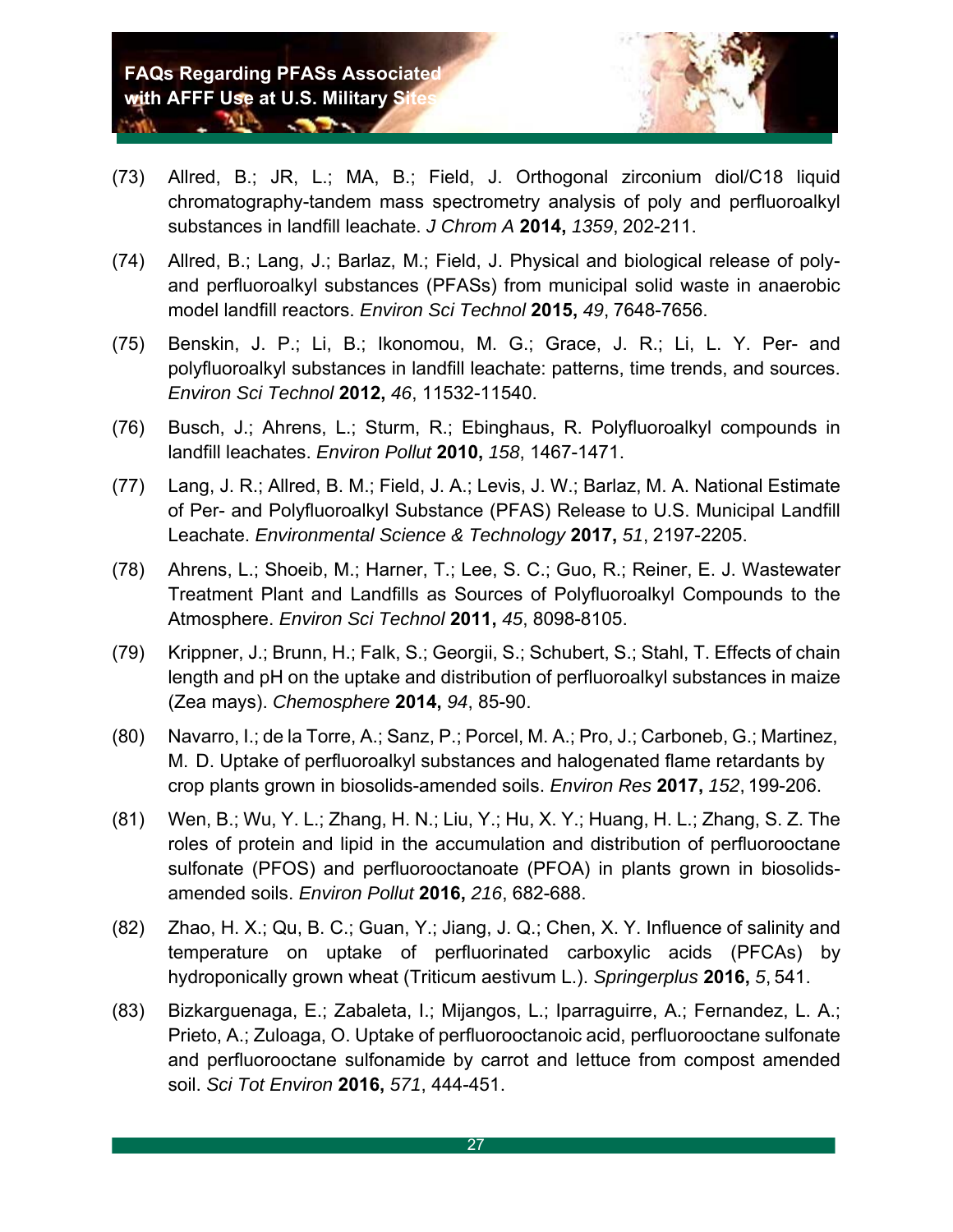**CONTRACTOR** 

 $\mathbf{A}$  in  $\mathbf{A}$ 



- (84) Bizkarguenaga, E.; Zabaleta, I.; Prieto, A.; Fernandez, L. A.; Zuloaga, O. Uptake of 8:2 perfluoroalkyl phosphate diester and its degradation products by carrot and lettuce from compost-amended soil. *Chemosphere* **2016,** *152*, 309-317.
- (85) Blaine, A. C.; Rich, C. D.; Sedlacko, E. M.; Hundal, L. S.; Kumar, K.; Lau, C.; Mills, M. A.; Harris, K. M.; Higgins, C. P. Perfluoroalkyl acid distribution in various plant compartments of edible crops grown in biosolids-amended soils. *Environ Sci Technol* **2014,** *48*, 7858-7865.
- (86) Blaine, A. C.; Rich, C. D.; Sedlacko, E. M.; Hyland, K. C.; Stushnoff, C.; Dickenson, E. R. V.; Higgins, C. P. Perfluoroalkyl acid uptake in lettuce (lactuca sativa) and strawberry (fragaria ananassa) irrigated with reclaimed water. *Environ Sci Technol*  **2014,** *48*, 14361-14368.
- (87) Felizeter, S.; McLachlan, M. S.; De Voogt, P. Root uptake and trans location of perfluorinated alkyl acids by three hydroponically grown crops. *J Agric Food Chem*  **2014,** *62*, 3334-3342.
- (88) Schultz, M. M.; Barofsky, D.; Field, J. Quantitative determination of fluorinated alkyl substances in municipal wastewater by large-volume-injection LC/MS/MS. *Environ Sci Technol* **2006,** *40*, 289-295.
- (89) McGuire, M. E.; Schaefer, C.; Richards, T.; Backe, W. J.; Field, J. A.; Houtz, E.; Sedlak, D. L.; Guelfo, J. L.; Wunsch, A.; Higgins, C. P. Evidence of remediationinduced alteration of subsurface poly- and perfluoroalkyl substance distribution at a former firefighter training area. *Environ Sci Technol* **2014,** *48*, 6644-6652.
- (90) Schultz, M. M.; Barofsky, D.; Field, J. A. Quantitative determination of fluorotelomer sulfonates in groundwater by LC MS/MS. *Environ Sci Technol* **2004,**  *38*, 1828-1835.
- (91) Rankin, K.; Mabury, S. A.; Jenkins, T. M.; Washington, J. W. A North American and global survey of perfluoroalkyl substances in surface soils: Distribution patterns and mode of occurrence. *Chemosphere* **2016,** *161*, 333-341.
- (92) Strynar, M. J.; Lindstrom, A. B.; Nakayama, S. F.; Egeghy, P. P.; Helfant, L. J. Pilot scale application of a method for the analysis of perfluorinated compounds in surface soils. *Chemosphere* **2012,** *86*, 252-257.
- (93) Michigan Department of Community Health Frequently Asked Questions about the PFOS Contamination at the Former Wurtsmith Air Force Base, https://www.michigan.gov/documents/mdch/PFOS\_FAQ\_fact\_sheet\_021114\_44 9031\_7.pdf. (February 4, 2017),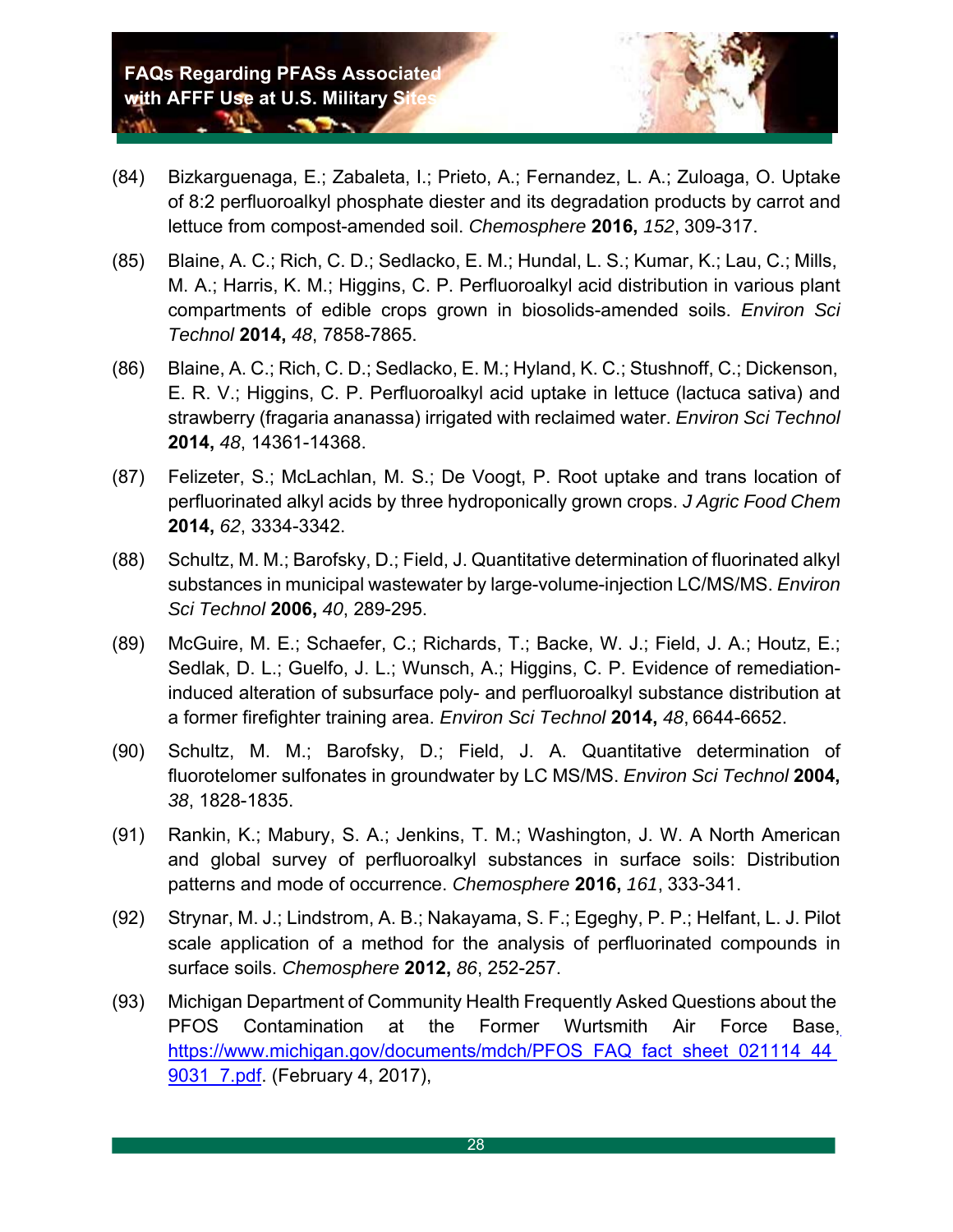**CONTRACTOR** 

**ALS** 



- (94) Rhoads, K. R.; Janssen, E. M. L.; Luthy, R. G.; Criddle, C. S. Aerobic biotransformation and fate of N-ethyl perfluorooctane sulfonamidoethanol (N-EtFOSE) in activated sludge. *Environ Sci Technol* **2008,** *42*, 2873-2878.
- (95) Luo, Q.; Lu, J. H.; Zhang, H.; Wang, Z. Y.; Feng, M. B.; Chiang, S. Y. D.; Woodward, D.; Huang, Q. G. Laccase-catalyzed degradation of perfluorooctanoic acid. *Environ Sci Technol Lett* **2015,** *2*, 198-203.
- (96) Higgins, C. P.; Luthy, R. G. Sorption of perfluorinated surfactants on sediments. *Environ Sci Technol* **2006,** *40*, 7251-7256.
- (97) Guelfo, J. L.; Higgins, C. P. Subsurface transport potential of perfluoroalkyl acids at aqueous film-forming foam (AFFF)-impacted sites. *Environ Sci Technol* **2013,**  *47*, 4164-4171.
- (98) Labadie, P.; Chevreuil, M. Biogeochemical dynamics of perfluorinated alkyl acids and sulfonates in the River Seine (Paris, France) under contrasting hydrological conditions. *Environ Pollut* **2011,** *159*, 3634-3639.
- (99) McKenzie, E. R.; Siegrist, R. L.; McCray, J. E.; Higgins, C. P. The influence of a non-aqueous phase liquid (NAPL) and chemical oxidant application on perfluoroalkyl acid (PFAA) fate and transport. *Wat Res* **2016,** *92*, 199-207.
- (100) McKenzie, E. R.; Siegrist, R. L.; McCray, J. E.; Higgins, C. P. Effects of chemical oxidants on perfluoroalkyl acid transport in one-dimensional porous media columns. *Environ Sci Technol* **2015,** *49*, 1681-1689.
- (101) Barzen-Hanson, K. A.; Davis, S. E.; Kleber, M.; Field, J. A. Sorption of the fluorotelomer sulfonates, sulfonamido betaines, and sulfonamido amine in National Foam aqueous film-forming foam to soil. *Submitted to Environ Sci Technol*.
- (102) Chen, L. D.; Lai, C. Z.; Granda, L. P.; Fierke, M. A.; Mandal, D.; Stein, A.; Gladysz, J. A.; Buhlmann, P. Fluorous membrane ion-selective electrodes for perfluorinated surfactants: trace-level detection and in situ monitoring of adsorption. *Anal Chem*  **2013,** *85*, 7471-7477.
- (103) Ritter, E., Dickinson, M., Harron, JP., Lunderburg, DM., DeYoung, PA., Robel, AE., Field, JA., Stone, A., Peaslee, GF PIGE as a Screening Tool for Per- and Polyfluorinated Substances in Papers and Textiles. *Nuclear Inst and Methods in Physics Research, B* **In Press**.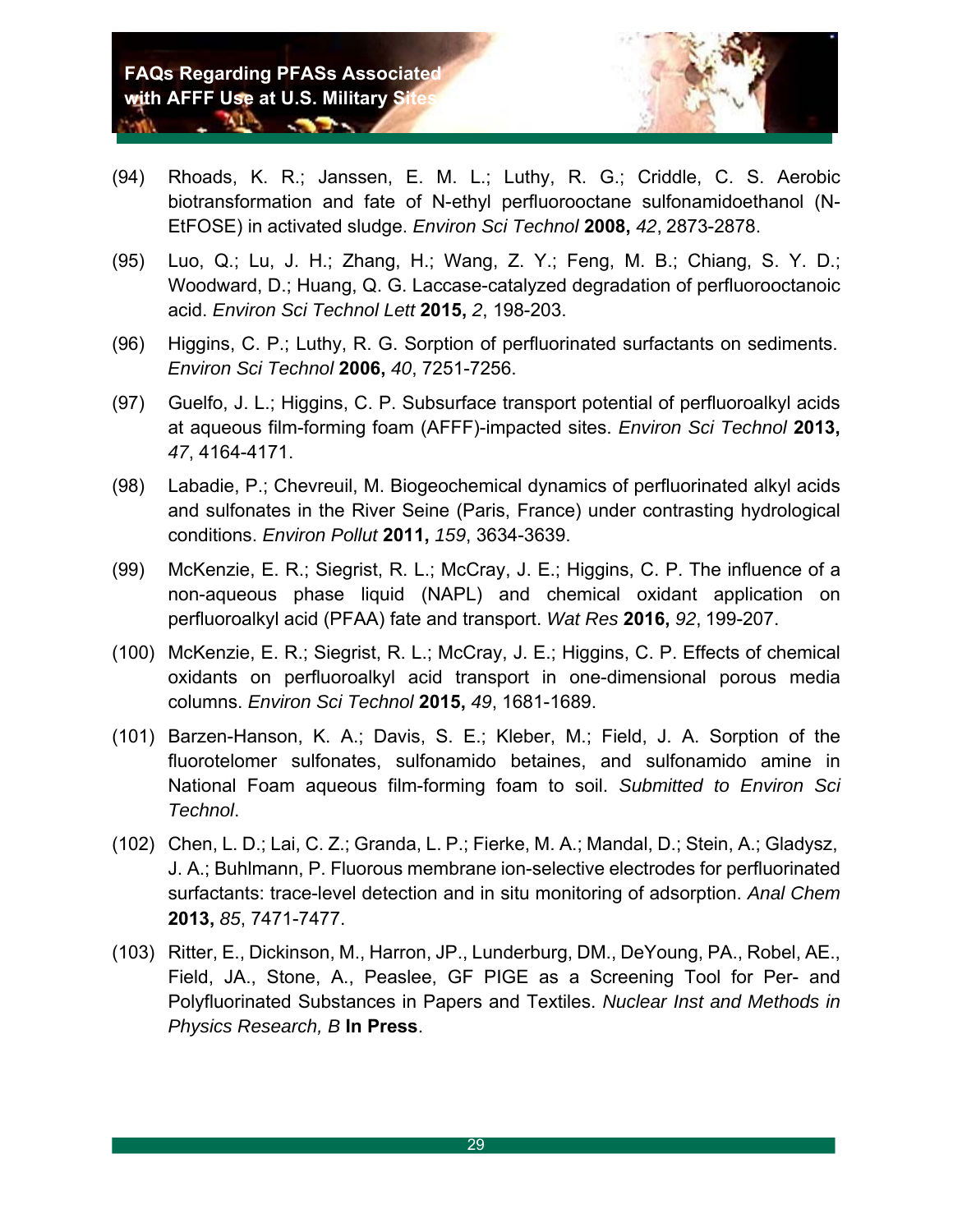**All Contract Contract Contract Contract Contract Contract Contract Contract Contract Contract Contract Contract** 



- (104) Merino, N.; Qu, Y.; Deeb, R.; Hawley, E.; Hoffman, M.; Mahendra, S. Degradation and removal methods for perfluoroalkyl and polyfluoroalkyl substances in water. *Environ Eng Sci* **2016,** *33*, 615-649.
- (105) Boving, T.; Eberle, D.; Ball, R. Impact of ISCO treatment on PFAAs cocontaminants at a former fire training area. *Environ Sci Technol* **2017,** *51*, 5127- 5136.
- (106) Domingo, J. L. Health risks of dietary exposure to perfluorinated compounds. *Environ Int* **2012,** *40*, 187-195.
- (107) US Environmental Protection Agency Emerging Contaminants Perfluorooctane Sulfonate (PFOS) and Perfluorooctanoic Acid (PFOA). EPA 505-F-14-001. March, https://www.epa.gov/sites/production/files/2016- 05/documents/pfos health advisory final-plain.pdf.
- (108) Conder, J. M.; Hoke, R. A.; De Wolf, W.; Russell, M. H.; Buck, R. C. Are PFCAs bioaccumulative? A critical review and comparison with regulatory lipophilic compounds. *Environ Sci Technol* **2008,** *42*, 995-1003.
- (109) Giesy, J. P.; Naile, J. E.; Khim, J. S.; Jones, P. D.; Newsted, J. L., Aquatic toxicology of perfluorinated chemicals. In *Reviews of Environmental Contamination and Toxicology, Vol 202*, Whitacre, D. M., Ed. 2010; Vol. 202, pp 1-52.
- (110) US Environmental Protection Agency Drinking Water Health Advisory for Perfluorooctanoic Acid (PFOA). EPA 822-R-16-005. May, https://www.epa.gov/sites/production/files/2016- 05/documents/pfoa\_health\_advisory\_final\_508.pdf
- (111) US Environmental Protection Agency Drinking Water Health Advisory for Perfluorooctane Sulfonate (PFOS). EPA 822-R-16-004. May, https://www.epa.gov/sites/production/files/2016- 05/documents/pfos\_health\_advisory\_final-plain.pdf **2016**.
- (112) Lau, C. Perfluorinated compounds. *Molecul Clin Environ Toxicol, Experientia Supplementum* **2012,** *101*, 47-86.
- (113) Minnesota Department of Health Health Risk Limits for Groundwater, 2008 Rule Revision, National Contract of the PFOA. The extension of the May is the May in the May 4,http://www.health.state.mn.us/divs/eh/risk/guidance/gw/pfoa.pdf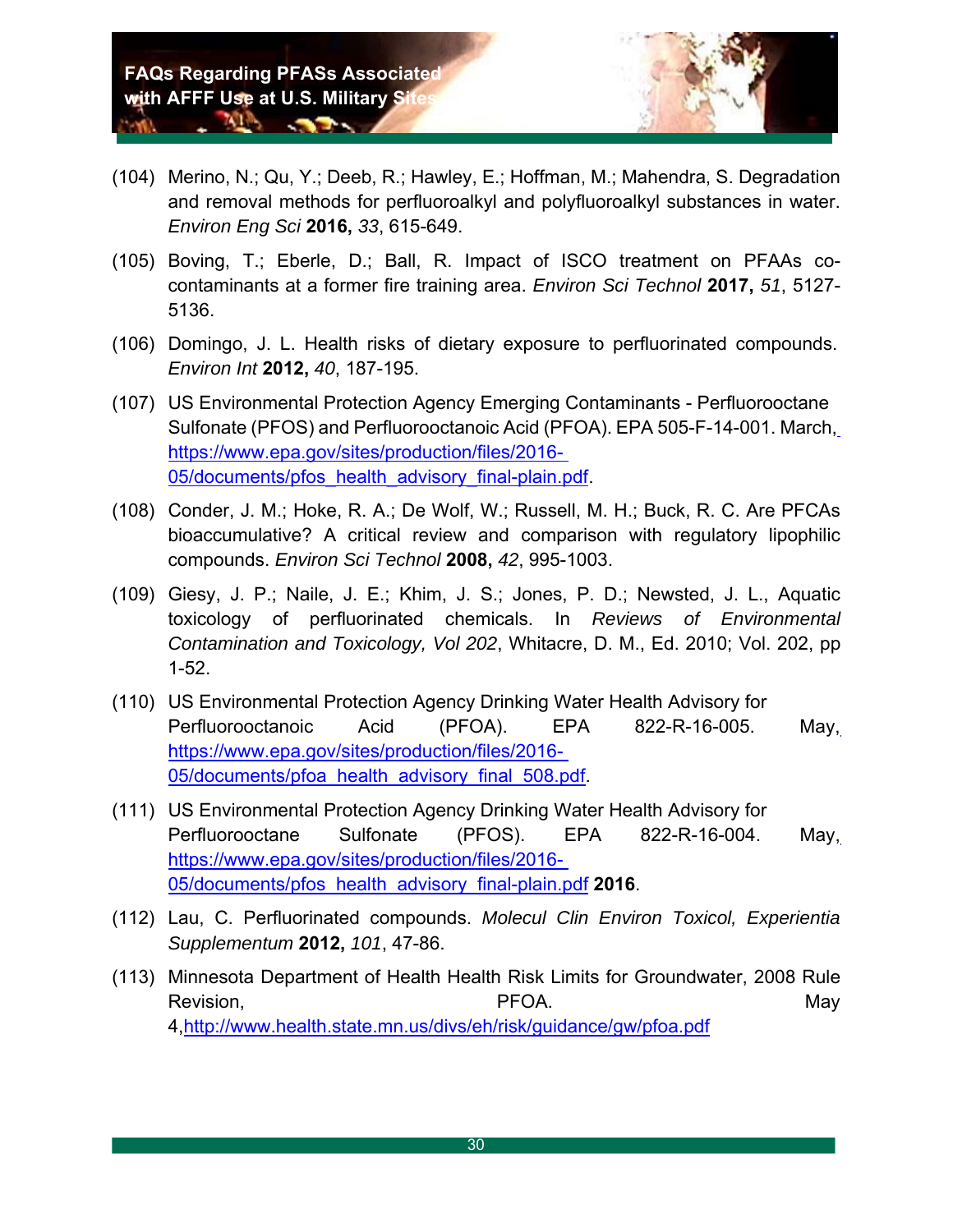*COLORADO* 

**ALS** 



- (114) Minnesota Department of Health Health Risk Limits for Groundwater, 2008 Rule Revision, Revision, Revision, Revision, Revision, Revision, Revision, Revision, R http://www.health.state.mn.us/divs/eh/risk/guidance/gw/pfos.pdf.
- (115) Beach, S. A.; Newsted, J. L.; Coady, K.; Giesy, J. P. Ecotoxicological evaluation of perfluorooctanesulfonate (PFOS). *Rev Environ Contam Toxicol* **2006,** *186*, 133- 174.
- (116) Scialli, A. R.; Iannucci, A.; Turim, J. Combining perfluoroalkane acid exposure levels for risk assessment. *Regul Toxicol Pharm* **2007,** *49*, 195-202.
- (117) United States Code of Federal Regulations Lifetime Health Advisories and Health Effects Support Documents for Perfluorooctanoic Acid and Perfluorooctane Sulfonate. Federal Register, Vol. 81, No. 101, Wednesday, May 25. https://www.epa.gov/sites/production/files/2016-05/documents/2016-12361.pdf
- (118) Minnesota Pollution Control Agency *Guidance Manual for Assessing the Quality of Minnesota Surface Waters for Determination of Impairment: 305(b) Report and 303(d) List, 2014 Assessment and Listing Cycle. April*; 2014.
- (119) State of New York An act to amend the civil practice law and rules, in relation to the tolling of the statute of limitations relating to personal injury caused by contact with or exposure to any substance or combination of substances found within an area designated as a Superfund site, Senate Bill S6824A. http://www.nysentate.gov/legislation/bills/2015/S6824/amendment/A